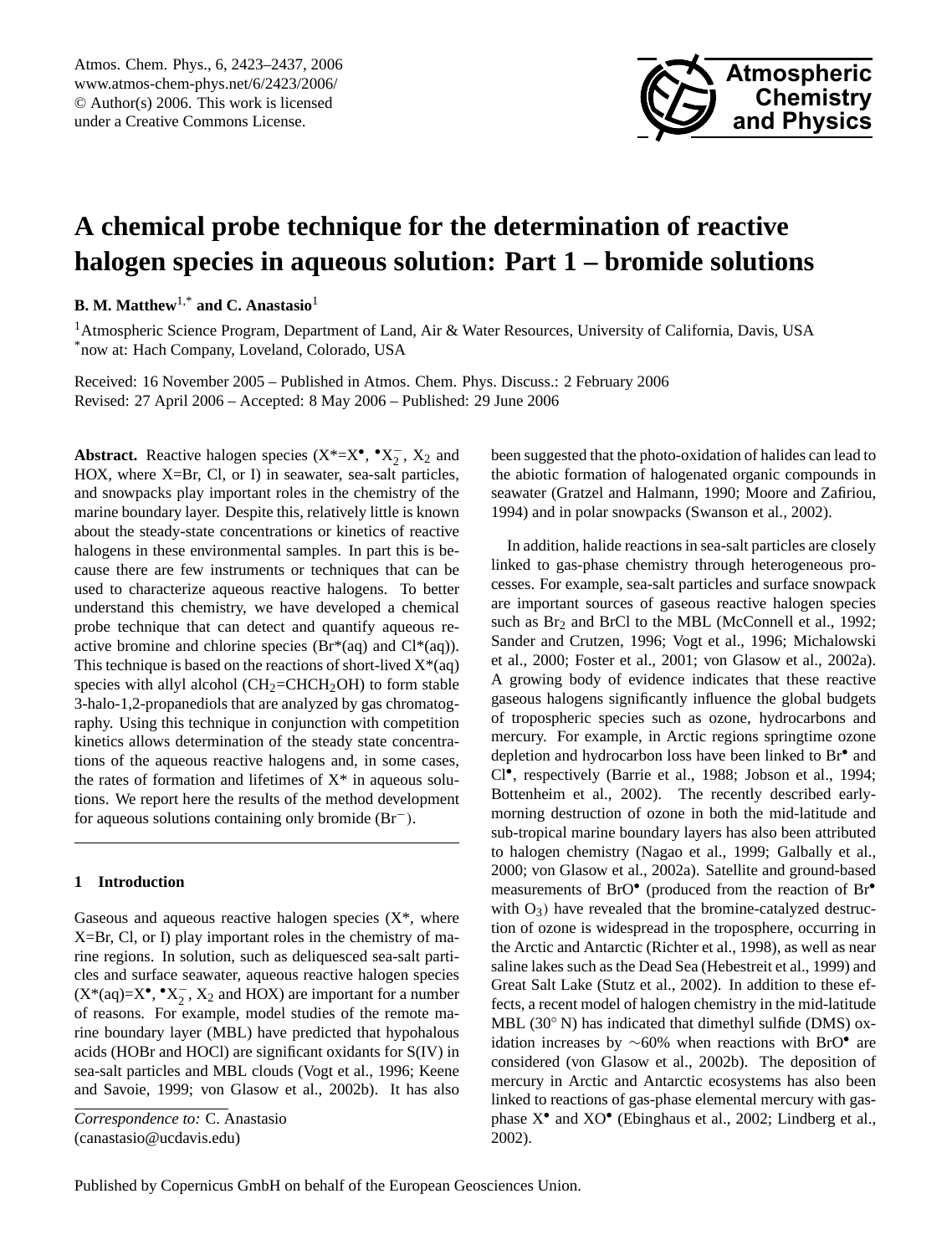Because reactions in the aqueous phase appear to play a large role in the overall chemistry of gaseous reactive halogen species, it is important to understand the reactions that form  $X^*(aq)$ . While many past studies of individual halogen radical reactions in aqueous solution have used flash photolysis and pulse radiolysis, these techniques require equipment that is rather specialized and expensive. An alternative approach is use of a chemical probe in conjunction with competition kinetics, a technique that has been used in the past to measure hydroxyl radical (•OH) in seawater, cloud water, fog water, and on ice (Zhou and Mopper, 1990; Zepp et al., 1992; Faust and Allen, 1993; Arakaki and Faust, 1998; Anastasio and McGregor, 2001; Chu and Anastasio, 2005). The goal of this work was to create an analogous technique to measure aqueous reactive halogen species using allyl alcohol (2 propene-1-ol), which reacts with  $X^*(aq)$  to form brominated or chlorinated diols. As part of this we have developed a kinetic model, based on known halide radical chemistry and our experimental results, in order to test the ability of our technique to determine  $X^*(aq)$ . The first part of this work, described here, is focused on the development of the technique for aqueous solutions containing only bromide. In a companion paper ("Part 2"; Anastasio and Matthew, 2006) we discuss the method development and validation in solutions containing either chloride or both bromide and chloride.

#### **2 Experimental**

#### 2.1 Selection of chemical probe and overview of technique

In this method  $X^*(aq)$  species (where  $X=Br$  or Cl) react with allyl alcohol to form halogenated diols that are then quantified. We chose allyl alcohol (AA) as the probe because: i) it has a relatively high water solubility; ii) the double bond serves as the site of reaction for  $X^*(aq)$ , leading to the formation of stable halogenated products that are commercially available; iii) a number of rate constants for reactions of  $X^*(aq)$  with AA have been reported; and v) AA does not absorb wavelengths of light present in the troposphere (i.e., above 290 nm). Chemistry in our experiments is initiated by photolysis of hydrogen peroxide  $(H_2O_2)$ , forming •OH that oxidizes Br<sup>−</sup> to form Br\*(aq), which in turn adds to AA to form 3-bromo-1,2-propanediol (3BPD) (Fig. 1a). Figure 1b illustrates the major reactions that form the reactive bromide species (Br\*(aq)) in our experiments. While Br<sup>•</sup>, Br<sub>2</sub>, and HOBr are the dominant sources of 3BPD under our conditions, their relative contributions depend upon their steady-state concentrations, which depend upon experimental parameters such as pH, [Br−], and [AA]. Finally, while our technique can determine reactive bromide and chloride species, it is not currently suitable for iodine because iodinated diols are extremely unstable in aqueous solution.

We developed this reactive halogen technique by first performing a series of increasingly complex experiments and using the results to build and test a kinetic model of the •OHinitiated oxidation of bromide in the presence of our probe. In these experiments we varied several different parameters (pH, [Br−], and [AA]) while measuring three endpoints: i) the steady-state concentration of hydroxyl radical ([•OH]), ii) the rate of allyl alcohol loss  $(R_L^{\text{AA}})$ , and iii) the rate of 3BPD formation  $(R_F^{\text{3BPD}})$ . We then used the kinetic model developed from these experiments to evaluate the overall chemical probe technique, and a series of three data treatments, under a range of experimental conditions.

## 2.2 Experimental conditions and techniques

#### 2.2.1 General experimental parameters

NaBr (99.99%) and  $H<sub>2</sub>SO<sub>4</sub>$  (Optima) were from Aldrich and Fisher, respectively; all other reagents were A.C.S. reagent grade or better. Type I reagent grade water ( $\geq$ 18.2 M $\Omega$ -cm) was obtained from a Millipore Milli-Q Plus system. Illumination solutions contained  $1.0 \text{ mM } H_2O_2$  (Fisher) as a photochemical source of  $\bullet$ OH (and HO $\bullet$ <sup>o</sup> via the  $\bullet$ OH+H<sub>2</sub>O<sub>2</sub> reaction); H<sub>2</sub>O<sub>2</sub> stock concentrations were verified daily by UV absorbance ( $\varepsilon_{240}$ =38.1 M<sup>-1</sup> cm<sup>-1</sup>; Miller and Kester, 1988). Sample pH values were adjusted using  $1.0 M H_2SO_4$  (for pH ≤5.5) or a solution of 1.0 mM sodium tetraborate and 0.30 M NaOH (pH > 5.5). Based on control experiments where only sodium hydroxide was used to adjust the pH, the presence of borate had no effect on chemistry in our solutions.

Samples (∼23 mL) were air-saturated and were illuminated with 313 nm light from a 1000 W Hg/Xe monochromatic system (Arakaki et al., 1995) in closed 5 cm quartz cells (FUV quartz, Spectrocell) that were stirred continuously and maintained at 20◦C. Over the course of illumination (typically 1 h), aliquots of sample were removed at specified times (every  $\sim$ 10–15 min) and analyzed for  $\bullet$ OH, AA, or 3BPD; a total of <15% of the initial volume of sample was removed during any experiment. In order to calculate photolysis rates the actinic flux was measured during each experiment using 2-nitrobenzaldehyde actinometry (Anastasio et al., 1994). Illuminated controls showed that there was no loss of AA and no formation of 3BPD in samples that did not contain  $H_2O_2$ , regardless of whether bromide was present. Separate experiments on solutions containing  $1.0 \text{ mM } H_2O_2$ , 0.80 mM Br−, and 3BPD showed that there was no loss of 3BPD during illumination. Dark controls were prepared by placing ∼4 mL of sample in a 1 cm airtight quartz cell, placing it in a dark cell chamber (20◦C, stirred), and taking a sample at the final illumination time point. Rates of 3BPD formation in the dark controls were generally negligible and were subtracted from the corresponding illuminated rates.

## 2.2.2 Measurements of •OH, allyl alcohol, and 3BPD

The rate of formation, lifetime, and steady-state concentration of •OH were measured using the formation of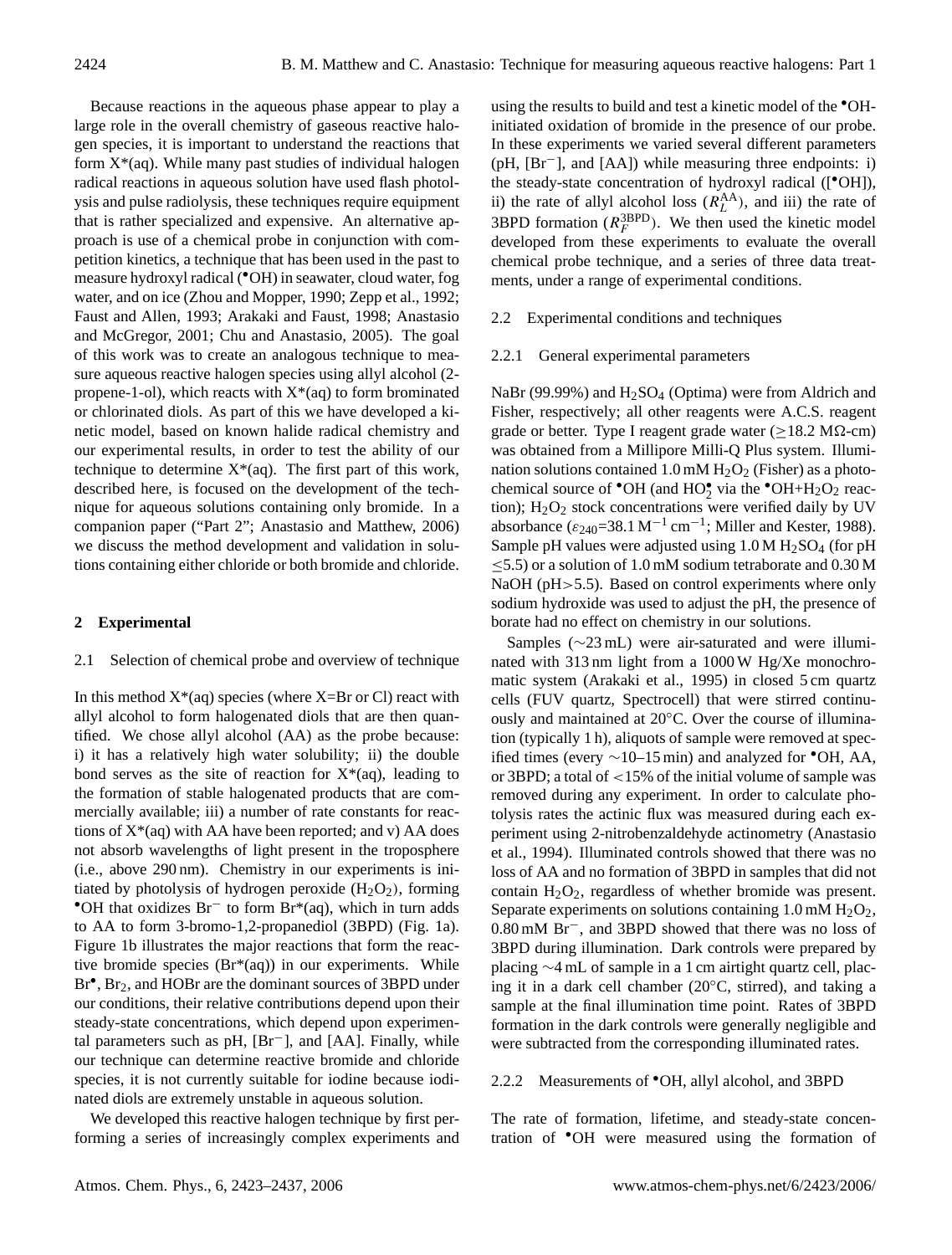m-hydroxybenzoic acid (m-HBA) from the reaction of •OH with a benzoic acid (BA) chemical probe (Zhou and Mopper, 1990). m-HBA was measured on an isocratic highpressure liquid chromatographic (HPLC) system consisting of a Shimadzu LC10-AT pump and SPD-10AV UV/Vis detector with a Keystone Scientific C-18 Beta Basic reversephase column ( $250\times3$  mm,  $5 \mu$ m bead) and guard column (Anastasio and McGregor, 2001). Allyl alcohol loss was measured on the same HPLC system using an eluent of 5% acetonitrile/95% H<sub>2</sub>O at a flow rate of 0.60 mL min<sup>-1</sup> and a detection wavelength of 200 nm. Concentrations of AA were determined based on calibration standards made in Milli-Q water run during the day of an experiment; the addition of Br<sup>−</sup> had no significant effect on AA quantification. Calibration curves were very linear (with  $R^2$  values typically >0.99) and values for replicate injections generally agreed within 5%. We did not determine a detection limit for the AA technique, but we could readily measure concentrations near  $2 \mu M$  in our laboratory solutions. 3bromo-1,2-propanediol (3BPD) was extracted and analyzed by GC-ECD as detailed previously (Matthew and Anastasio, 2000) with minor changes as described in the supplementary material [\(http://www.atmos-chem-phys.net/6/2423/](http://www.atmos-chem-phys.net/6/2423/2006/acp-6-2423-2006-supplement.pdf) [2006/acp-6-2423-2006-supplement.pdf;](http://www.atmos-chem-phys.net/6/2423/2006/acp-6-2423-2006-supplement.pdf) Sect. S.1; note that section, equation or table numbers with the prefix "S" are all supplementary material).

The rate of 3BPD formation in a given experiment was determined as the slope of a linear regression in a plot of [3BPD] versus illumination time. (The same procedure is used for determining formation rates for the chlorinated diol in Part 2.) The rate of loss of allyl alcohol in a given experiment (i.e., at a given initial AA concentration) was determined by first taking a linear regression of  $ln([AA]_t / [AA]_0)$ versus illumination time, where  $[AA]_t$  is the concentration at time t and  $[AA]_0$  is the initial concentration in the experiment. The slope of this plot is the negative of the pseudo first-order rate constant for AA loss. We multiplied this rate constant by  $[AA]_0$  to determine the initial rate of AA loss for each solution.

#### 2.2.3 Kinetic models

The program Acuchem (Braun et al., 1988) was used to model aqueous halide radical chemistry in the illuminated solutions. The complete kinetic model used here ("Br<sup>−</sup> Full Model") is composed of 87 reactions that describe the photolysis of  $H_2O_2$  to form hydroxyl radical and the subsequent •OH-initiated reactions with bromide and allyl alcohol as outlined in Figs. 1a and b. All of the reactions in the model are described in Tables S1–S3. For a given model run the pH was fixed at the experimentally measured value. One key parameter that we used to fit the model to the experimental data was the set of reactions of reactive bromine species  $(Br^*(aq))$ with AA to form 3BPD and other products:

$$
Br^*(aq) + AA \to 3BPD
$$
 (R1)



**Fig. 1. (a)** Simplified scheme showing the formation of reactive bromine species (Br\*) and their reaction with allyl alcohol (AA) to form 3-bromo-1,2-propanediol (3BPD). Note that AA also consumes  $\bullet$ OH, thereby decreasing the rates of formation of Br\*(aq) and 3BPD (i.e., the "AA effect"). NS=natural scavengers, i.e., all other sinks (including  $H_2O_2$ ) for  $\bullet$ OH and Br<sup>\*</sup>(aq). **(b)** An overview of the major reactions that form reactive bromine species (Br\*) in our solutions. Note that the reactions are not balanced; see the supplementary material [\(http://www.atmos-chem-phys.net/](http://www.atmos-chem-phys.net/6/2423/2006/acp-6-2423-2006-supplement.pdf) [6/2423/2006/acp-6-2423-2006-supplement.pdf;](http://www.atmos-chem-phys.net/6/2423/2006/acp-6-2423-2006-supplement.pdf) Tables S1–S3) for a complete list of the balanced reactions.

$$
Br^*(aq) + AA \to other\ products
$$
 (R2)

While the total rate constant (i.e.,  $k_{R1}+k_{R2}$ ) for reaction of a given Br\*(aq) species with AA was fixed based on literature data, we chose the relative sizes of  $k_{R1}$  and  $k_{R2}$  to fit the experimental data. In this way we determined  $Y_i^{3BPD}$ , the yield of 3BPD from the reaction of  $Br<sup>*</sup>(aq)$  species i with AA:

$$
Y_i^{3\text{BPD}} = \frac{k_{\text{R1}}}{k_{\text{R1}} + k_{\text{R2}}}
$$
 (1)

Rate constants for each  $Br<sup>*</sup>(aq)$  species with AA, and the corresponding yields of 3BPD, are listed in Table S3 of the supplementary material [\(http://www.atmos-chem-phys.](http://www.atmos-chem-phys.net/6/2423/2006/acp-6-2423-2006-supplement.pdf) [net/6/2423/2006/acp-6-2423-2006-supplement.pdf\)](http://www.atmos-chem-phys.net/6/2423/2006/acp-6-2423-2006-supplement.pdf).

#### 2.3 Overview of competition kinetics

Performing competition kinetics experiments with a chemical probe allows quantitative determination of the steadystate concentration ([i]), rate of formation ( $R_F^i$ ), and lifetime  $(\tau_i)$  of a reactive species *i*. Although experiments are conducted in the presence of varying concentrations of the probe compound, the values for [i],  $R_F^i$  and  $\tau_i$  obtained from the method are for conditions where the probe is not present (i.e.,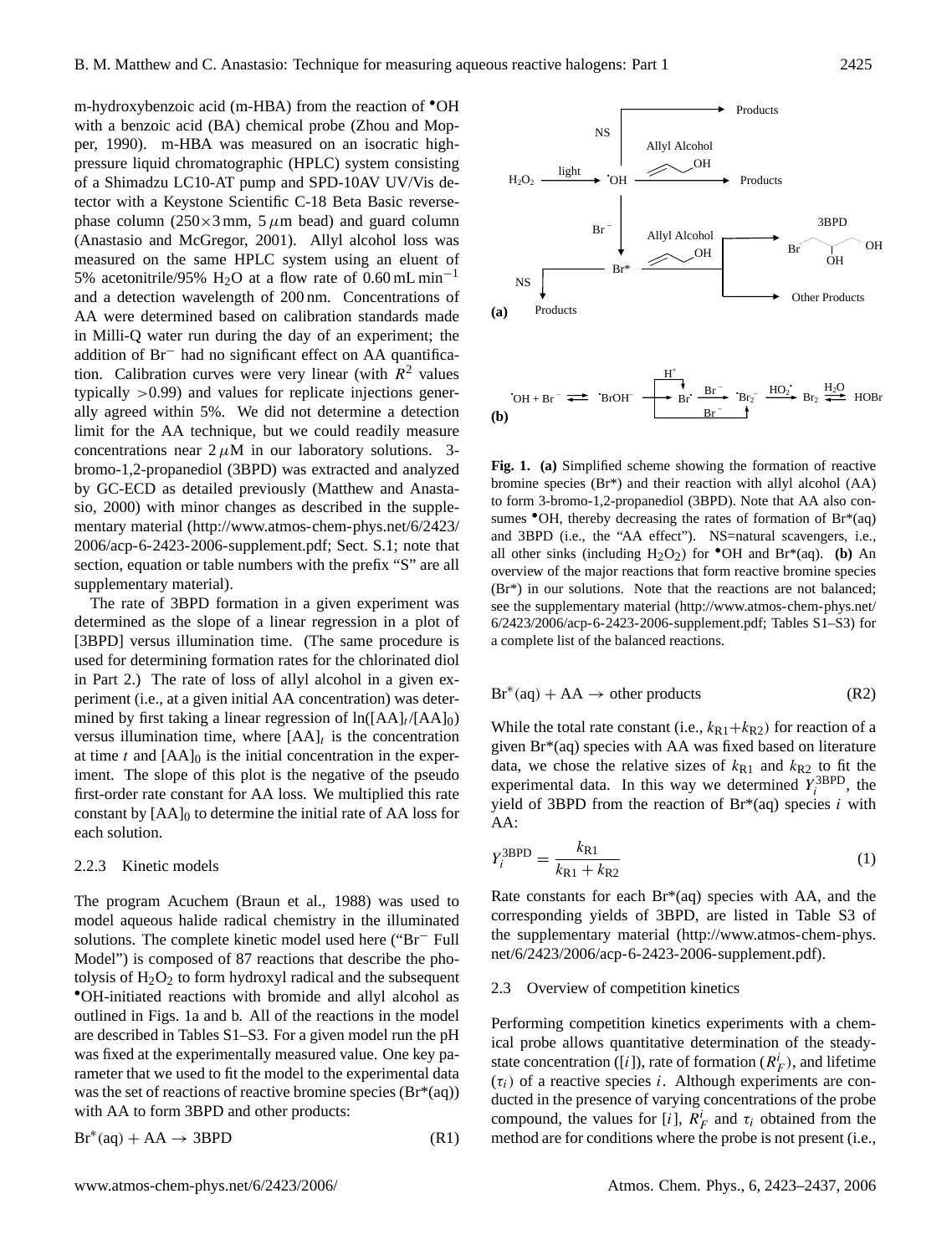

**Fig. 2.** Inverse plots for  $1/R_{F,\text{tot}}^{\text{3BPD}}$  from data generated from two different models under the same conditions (0.80 mM Br−, 10–  $1000 \mu$ M AA, pH 5.3). The solid line was generated from the "Br<sup>−</sup> Full Model" and illustrates the nonlinear behaviour associated with increasing [AA] (i.e., decreasing 1/[AA]). The dashed line was generated from the "No •OH+AA Model", which is identical to the Br<sup>−</sup> Full Model except that AA is not allowed to react with <sup>•</sup>OH. The difference in the two lines illustrates the impact of the "AA effect".

[probe]=0). For example, •OH kinetics in solution can be measured by determining the rate of m-HBA formation from the reaction of •OH with added benzoic acid (BA) (Zhou and Mopper, 1990; Anastasio and McGregor, 2001). Plotting the inverse of the rate of m-HBA formation as a function of the inverse of the BA concentration (i.e., making an "inverse plot") produces a straight line; the slope and y-intercept of this line are then used to calculate [<sup>•</sup>OH],  $R_F^{\text{OH}}$ , and  $\tau_{\text{OH}}$ . A key feature of this technique is that the addition of BA does not affect the rate of •OH formation and, therefore, the inverse plot is linear over the entire [BA] range.

In contrast, in the technique described here the formation rate of the reactive bromine species  $(Br*(aq))$  is affected by the addition of the probe compound, allyl alcohol (AA). As shown in Fig. 1a, in the absence of allyl alcohol <sup>•</sup>OH reacts with either natural scavengers (NS) or with Br<sup>−</sup> to form  $Br<sup>*</sup>(aq)$ . AA added to the solution reacts with  $Br<sup>*</sup>(aq)$  to form 3BPD, but it is also a sink for •OH, which lowers the steady-state •OH concentration and therefore lowers the rate of Br\*(aq) formation. As long as Br<sup>−</sup> is the dominant sink for  $\bullet$ OH, the decrease in the rate of Br $*(aq)$  formation due to AA addition is relatively small, and the rate of formation of 3BPD  $(R_F^{3BPD})$  rises with increasing AA concentrations. However, once AA becomes the dominant sink for •OH, the formation rates of Br\*(aq) and 3BPD both decrease substantially.

This "AA effect" has two major impacts on the "inverse plot" from the AA competition kinetics experiment (i.e.,  $1/R<sub>F</sub><sup>3BPD</sup>$  vs. 1/[AA]). As illustrated in Fig. 2, the first effect is that at high AA concentrations, the probe becomes the dominant sink for •OH and the rate of 3BPD formation slows dramatically, resulting in a quick increase in  $1/R<sub>F</sub><sup>3BPD</sup>$ (i.e., the plot is non-linear at high [AA]). The second effect is more subtle, but also important. Even though the inverse plot may not be linear over the entire range of 1/[AA], the data are linear at low values of [AA] (i.e., high values of  $1/[\text{AA}]$ ) where AA is a minor sink for  $\textdegree$ OH. However, even within this linear range, the presence of AA decreases the rate of Br\*(aq) formation, changing the slope and y-intercept of the inverse plot from what they would be if •OH did not react with AA (Fig. 2). For the pH and [Br−] values used for our experiments, the effect on the slope is very small but the effect on the y-intercept can, under certain conditions, be large enough to considerably bias the experimental results. However, as discussed below, in many cases corrections can be made for these biases.

While in theory the relationship between the rate of 3BPD formation from all Br\*(aq) species and the concentration of added AA can be derived mathematically from the series of elementary reactions that describe the experimental system, in practice this can be extremely difficult. As described in the supplementary material [\(http://www.atmos-chem-phys.net/](http://www.atmos-chem-phys.net/6/2423/2006/acp-6-2423-2006-supplement.pdf) [6/2423/2006/acp-6-2423-2006-supplement.pdf;](http://www.atmos-chem-phys.net/6/2423/2006/acp-6-2423-2006-supplement.pdf) Sect. S.2), we can derive this equation for Br<sup>•</sup> in the case where this radical is the dominant source of 3BPD:

$$
\frac{1}{R_{F,\text{tot}}^{\text{3BPD}}} = a + \frac{b}{[\text{AA}]} + c[\text{AA}]
$$
\n
$$
(S13)
$$

$$
a = \frac{(k_{\text{OH}}^{\text{AA}} \, k_{\text{Br}}^{\prime \text{NS}} + k_{\text{Br}}^{\text{AA}} \, k_{\text{OH}}^{\prime \text{NS}} \, F_{\text{Br}}^{\text{3BPD}}}{R_F^{\text{Br}} \, Y_{\text{Br}}^{\text{3BPD}} \, k_{\text{Br}}^{\text{AA}} \, k_{\text{OH}}^{\prime \text{NS}}}
$$
(S14)

$$
b = \frac{F_{\rm Br}^{\rm 3BPD}}{Y_{\rm Br}^{\rm 3BPD} k_{\rm Br}^{\rm AA} [\rm Br^{\bullet}]}
$$
(S15)

$$
c = \frac{k_{OH}^{\text{AA}} F_{Br}^{\text{3BPD}}}{R_F^{\text{OH}} Y_{Br}^{\text{3BPD}} k_{OH}^{\text{Br}^-} [\text{Br}^-] Y_{OH}^{\text{Br}}} = \frac{k_{OH}^{\text{AA}} F_{Br}^{\text{3BPD}}}{k_{OH}^{\prime \text{NS}} Y_{Br}^{\text{3BPD}} R_F^{\text{Br}}}
$$
(S16)

where  $R_{F, \text{tot}}^{\text{3BPD}}$  is the total rate of 3BPD formation from all species,  $F_{\text{Br}}^{3\text{BPD}}$  is the fraction of 3BPD that is formed from the reaction of Br<sup>•</sup> with AA (Sect. S.4),  $Y_{\text{Br}}^{\text{3BPD}}$  is the yield of 3BPD from the reaction of Br<sup>•</sup> with AA (Eq. 1), and  $k_m^n$ is the rate constant for the reaction of species  $m$  with  $n$ . The variables  $a, b$ , and  $c$  are determined by fitting the experimental data ( $R_{F, \text{tot}}^{\text{3BPD}}$  as a function of [AA]) to Eq. (S13) using a nonlinear least-squares technique (Sigmaplot, version 4.0).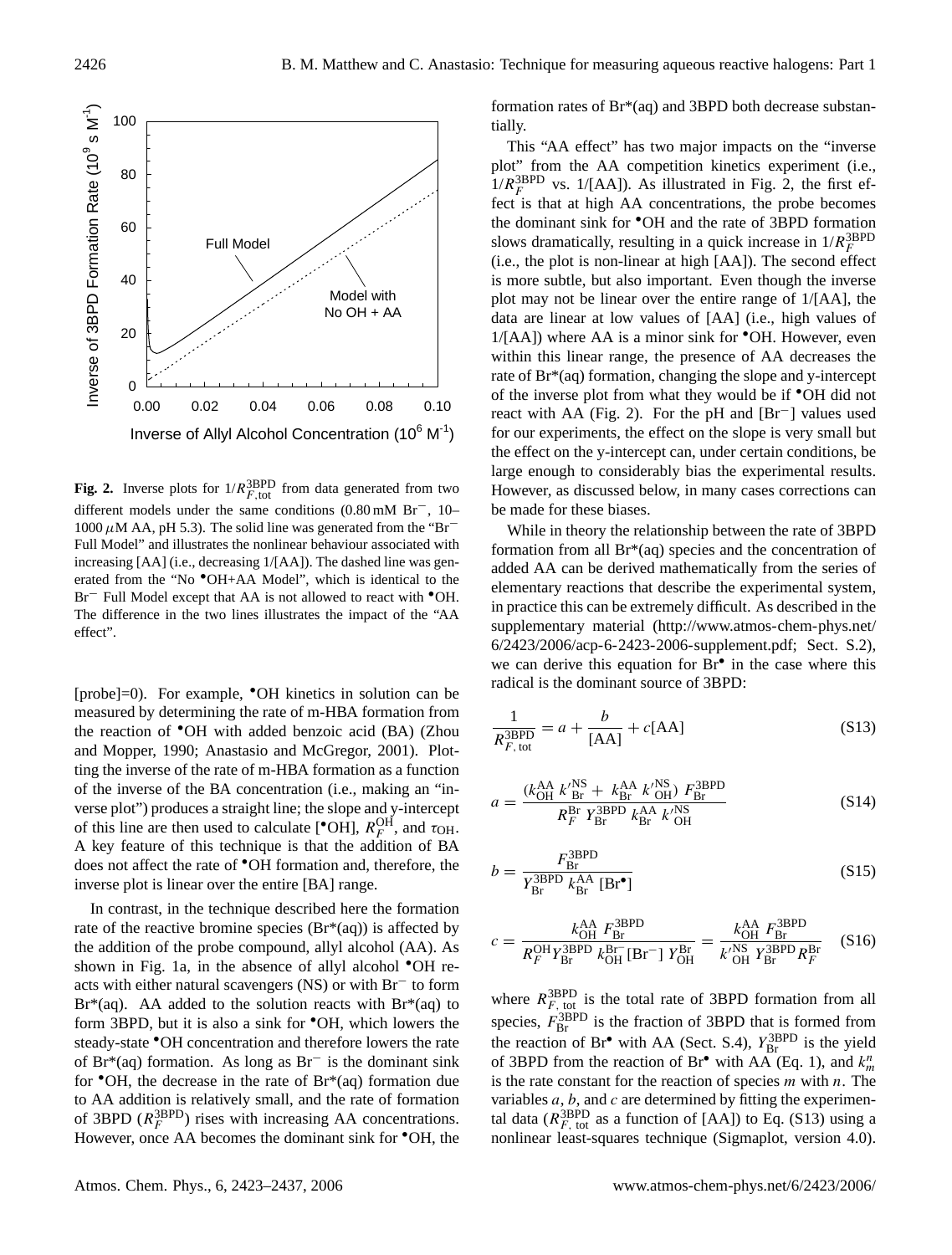By rearranging the  $b$  and  $c$  terms it is possible to solve for  $[Br^{\bullet}], R_F^{Br}$ , and  $\tau_{Br}$ :

$$
[\text{Br}^{\bullet}] = \frac{F_{\text{Br}}^{\text{3BPD}}}{b Y_{\text{Br}}^{\text{3BPD}} k_{\text{Br}}^{\text{AA}}} \tag{S17}
$$

$$
R_F^{\text{Br}} = \frac{k_{\text{OH}}^{\text{AA}} F_{\text{Br}}^{\text{3BPD}}}{c \; k_{\text{OH}}^{\prime \text{NS}} \; Y_{\text{Br}}^{\text{3BPD}}} \tag{S18}
$$

$$
\tau_{\rm Br} = \frac{c \ k_{\rm OH}^{\rm NS}}{b \ k_{\rm OH}^{\rm AA} k_{\rm Br}^{\rm AA}} = \frac{[\rm Br^{\bullet}]}{R_F^{\rm Br}} \tag{S19}
$$

These Br<sup>•</sup> kinetic terms are determined by using the nonlinear least squares fitted values for  $a, b$ , and  $c$  in conjunction with  $F_{\text{Br}}^{\text{3BPD}}, Y_{\text{Br}}^{\text{3BPD}},$  and  $k_m^n$ .

Because this kinetic derivation takes into account the effect of AA on [<sup>•</sup>OH] and the formation of Br<sup>•</sup>, Eq. (S13) accounts for the "AA effect". Although similar expressions can be derived for  $Br<sub>2</sub>$  and HOBr, these expressions contain several terms that are currently unknown and that are hard to estimate (e.g., the formation rate and concentration of HO<sup>•</sup><sub>2</sub>; Sect. S.2). Because of these unknown parameters, using equations analogous to Eq.  $(S13)$  to determine the Br<sub>2</sub> and HOBr kinetics is currently not feasible.

However, the kinetics of  $Br<sub>2</sub>$  and HOBr can be measured by working in the linear range of the  $1/R_{F, \text{ tot}}^{\text{3BPD}}$  versus  $1/[AA]$ plot where AA concentrations are low (Fig. 2). In this linear range, we assume that the low AA concentrations have little effect on [•OH] and on the rates of Br\*(aq) and 3BPD formation (i.e., the AA effect is minimized). In this case Eq. (S13) can be simplified to (Sect. S.3):

$$
\frac{1}{R_{F,tot}^{\text{3BPD}}} = a' + \frac{b'}{[\text{AA}]}
$$
 (S25)

where  $a'$  and  $b'$  are the y-intercept and slope of the linear portion of the inverse plot, respectively:

$$
a' = \frac{F_i^{\text{3BPD}}}{Y_i^{\text{3BPD}} R_F^i}
$$
\n(S26)

$$
b' = \frac{F_i^{\text{3BPD}}}{Y_i^{\text{3BPD}} k_i^{\text{AA}}[i]}
$$
\n<sup>(S27)</sup>

The *a'* and *b'* terms can be rearranged to solve for [*i*],  $R_F^i$ , and  $\tau_i$  as follows:

$$
[i] = \frac{F_i^{\text{3BPD}}}{b' Y_i^{\text{3BPD}} k_i^{\text{AA}}}
$$
(S28)

$$
R_F^i = \frac{F_i^{\text{3BPD}}}{a' Y_i^{\text{3BPD}}} \tag{S29}
$$

$$
\tau_i = \frac{a'}{b' \ k_i^{\text{AA}}} = \frac{[i]}{R_F^i} \tag{S30}
$$

These equations are applicable for any  $Br^*(aq)$  species i (e.g., Br• , Br2, and HOBr) and are analogous to those derived for the •OH system with BA as the probe (Zhou and Mopper, 1990; Anastasio and McGregor, 2001).

Using the linear Eq. (S25) instead of the more complex Eq. (S13) implicitly assumes that AA has only a minor effect upon •OH (and, therefore on Br\*(aq) and 3BPD formation) in the linear portion of the inverse plot. The advantage of this assumption is that it allows Eq. (S25) to be broadly applied to all reactive  $Br^*(aq)$  species *i* (Sect. S.3). The disadvantage is that, while it generally has a minor effect on the determination of  $[i]$ , it can introduce large (though often correctable) errors in the determination of  $R_F^i$  and  $\tau_i$ .

#### **3 Results and discussion**

3.1 Experiments with only hydrogen peroxide and allyl alcohol

As a first step in examining the probe chemistry, we illuminated pH 5.5 solutions containing 1.0 mM  $H_2O_2$  with and without AA to test whether we could correctly model • OH steady-state concentrations. In a 1.0 mM  $H_2O_2$  solution, the experimentally measured [ $^{\bullet}$ OH] ( $\pm$ 1 SE) was  $(2.1\pm0.1)\times10^{-13}$  M, in good agreement with the model value of  $2.8 \times 10^{-13}$  M (the relative percent difference (RPD) between these values is 29%). When  $75 \mu M$  of allyl alcohol was added to a 1.0 mM  $H<sub>2</sub>O<sub>2</sub>$  solution, the measured value for [<sup>•</sup>OH] ( $\pm$ 1 SE) dropped to (1.3 $\pm$ 0.1)×10<sup>-14</sup> M, in good agreement with the modeled value of  $1.7 \times 10^{-14}$  M (RPD=27%).

In the second set of experiments, we measured the rate of loss of AA  $(R_L^{\text{AA}})$  in pH 5.5 solutions containing 1.0 mM  $H<sub>2</sub>O<sub>2</sub>$  and 15–1000  $\mu$ M allyl alcohol. As seen in Fig. 3,  $R_L^{\text{AA}}$  increases rapidly between 15 and 150  $\mu$ M AA but is relatively constant at higher concentrations where AA is the dominant sink for •OH. Modeled rates of loss are within the experimental errors of the measured values out to  $300 \mu M$ AA, but are overpredicted at higher [AA]. An additional experiment performed at pH 3.0 (75  $\mu$ M AA) gave nearly identical results to the pH 5.5 experiment and was in good agreement with the model (RPD=3%, Fig. 3).

There are two mechanisms for AA loss in our model: direct reaction between AA and oxidants (e.g., •OH, Reaction 70, Table S3) and polymerization reactions involving AA radicals (formed from the reaction of •OH or Br\* with AA) and another molecule of AA (e.g., Reactions 71–73, Table S3). Comparing the calculated rate of  $\bullet$ OH formation in these experiments  $(0.43 \mu M \text{ min}^{-1})$  with the measured rate of AA loss in the plateau of Fig. 3 (0.69  $\mu$ M min−<sup>1</sup> ), indicates that approximately 40% of AA loss is due to polymerization reactions in this region. Although polymerization during free-radical additions is well established (March, 1992), we were unable to find rate constants for the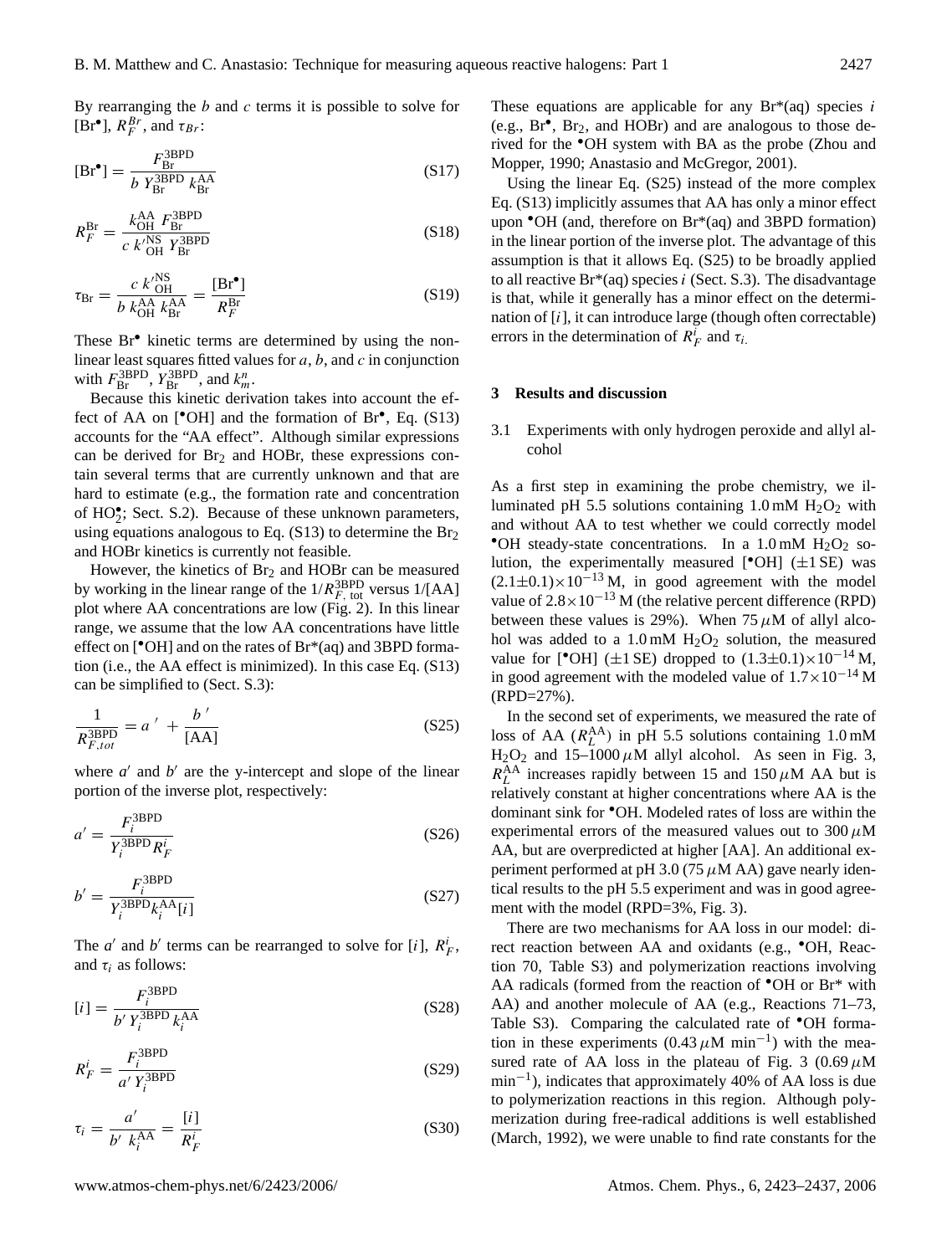

**Fig. 3.** Rate of allyl alcohol loss  $(R_L^{AA})$  as a function of [AA] in illuminated (313 nm) aqueous solutions (pH 5.5) containing only AA and  $1.0 \text{ mM H}_2\text{O}_2$ . The open diamonds are experimental values with error bars representing 90% confidence intervals (CI), based on the standard error of the slope from a plot of AA loss at each [AA]. The line is the model result using the Br<sup>−</sup> Full Model with [Br−]=0. The filled diamond at 75  $\mu$ M AA is the measured rate of AA loss at pH 3.0.

polymerization of aqueous AA. The good agreement in the modeled and measured values for AA loss at lower AA concentrations indicate that our modeled rate constants for polymerization are reasonable at most of the AA concentrations we employed, but not at the higher concentrations. As shown later, this overestimate of allyl alcohol loss at high [AA] does not affect the model predictions of 3BPD formation or the calculated Br\*(aq) kinetics.

## 3.2 •OH measurements in the presence of bromide

To begin to test and constrain the kinetic model in bromide solutions we first measured the <sup>•</sup>OH steady-state concentration in illuminated solutions  $(1.0 \text{ mM } H_2O_2, \text{ pH } 5.5)$  containing seawater levels of bromide (0.80 mM; Zafiriou et al., 1987) with and without allyl alcohol. In the absence of AA, the measured and modeled values of [•OH] were nearly identical  $(7.1\pm0.2)\times10^{-15}$  and  $7.0\times10^{-15}$  M, respectively). In the presence of AA, the RPD between the measured and modeled values of [•OH] was <5% for experiments with 15, 40 and 75  $\mu$ M AA and was 47% in a solution with 150  $\mu$ M AA. Thus the model does a good to excellent job of representing  $\bullet$ OH chemistry in the presence of bromide.



**Fig. 4. (a)** Rate of 3-bromo-1,2-propanediol (3BPD) formation  $(R_{F, \text{tot}}^{\text{3BPD}})$  as a function of pH in illuminated (313 nm) aqueous bromide solutions ( $[Br^-]=0.80$  mM) containing 1.0 mM  $H_2O_2$  and 75  $\mu$ M AA. The squares are experimental values of  $R_{F,\text{tot}}^{\text{3BPD}}$ . Error bars for 3BPD represent the 90% confidence interval for each point, calculated from the standard error of the slope from plots of 3BPD versus time at each pH. The line is the result from the "Br<sup>−</sup> Full Model". **(b)** Rate of AA loss as a function of pH in the illuminated aqueous bromide solutions described in Fig. 4a. The symbols, line, and error bars are the same as in Fig. 3.

# 3.3 Formation of 3BPD ( $R_{F, \text{ tot}}^{\text{3BPD}}$ ) and loss of AA ( $R_L^{\text{AA}}$ ) as a function of pH

To build and test our model as a function of pH, we conducted experiments on solutions containing 0.80 mM NaBr, 1.0 mM  $H_2O_2$ , and 75  $\mu$ M AA over the pH range of 2.3 to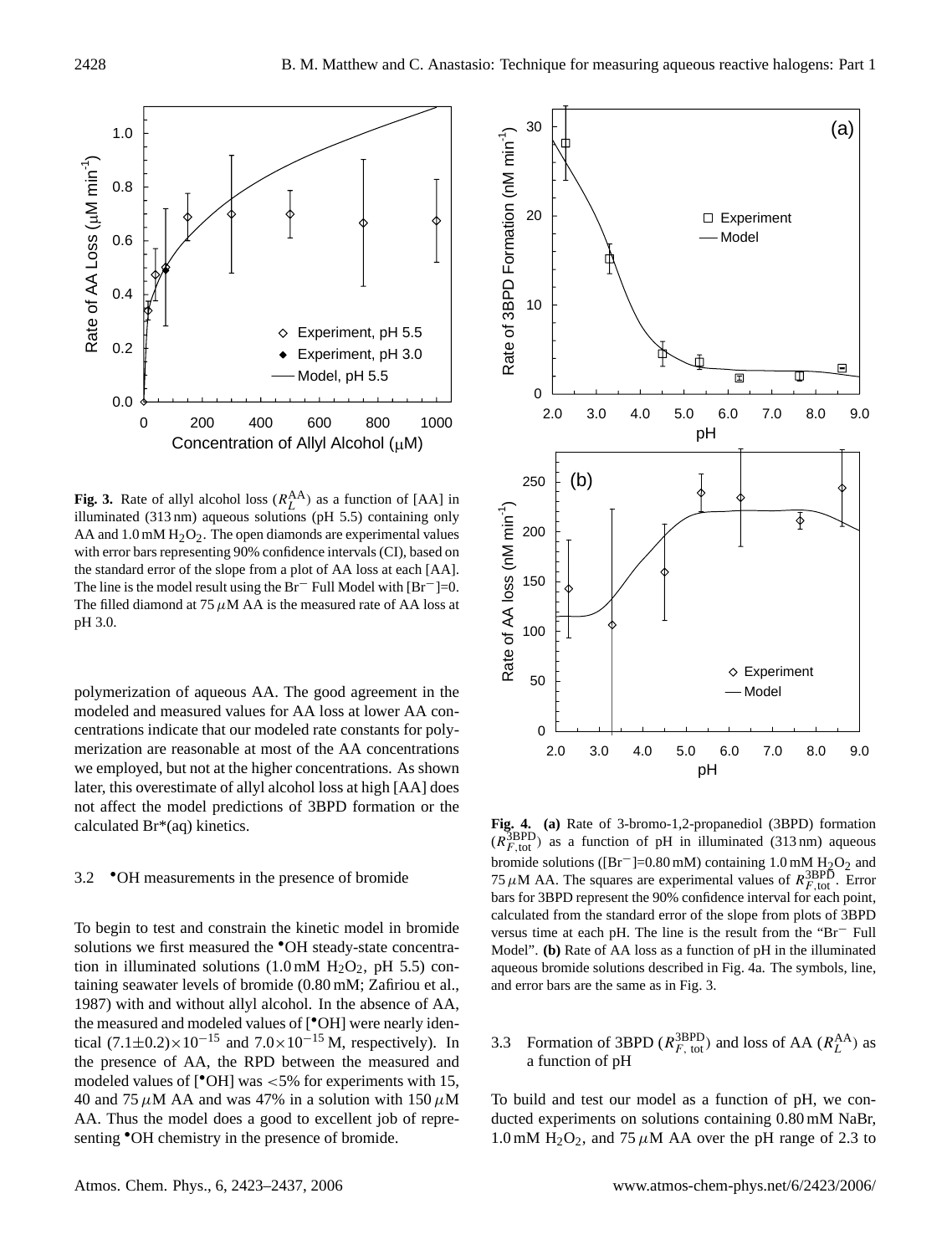8.6. As shown in Figs. 4a and b, the model correctly describes both  $R_{F, \text{ tot}}^{\text{3BPD}}$  and  $R_L^{\text{AA}}$  over a wide range of pH. Of particular interest is the large increase in the rate of 3BPD formation at low pH (Fig. 4a), which is caused by the reaction of  $HO_2^{\bullet}$  with  ${}^{\bullet}Br_2^-$  to form  $Br_2$  (Fig. 1b), which then reacts with AA to form 3BPD (Matthew et al., 2003).

In our experiments 3BPD is formed by  $Br^{\bullet}$ ,  $Br_2$ , and HOBr, and the relative importance of each species as a source of 3BPD changes as a function of pH and other experimental conditions (Sect. S.4). Under the conditions of Fig. 4,  $Br<sub>2</sub>$  is the most important species at low pH values  $(< 4)$  while Br<sup>•</sup> is most important at higher pH values. The dibromide radical anion ( ${}^{\bullet}Br_2^-$ ) and tribromide ion ( $Br_3^-$ ) have concentrations that are in the same general range as  $Br^{\bullet}$  and  $Br_2$ , but their reactions with AA are too slow for them to contribute significantly to 3BPD formation (Reactions 80 and 86 in Table S3). In addition, •BrOH<sup>−</sup> (Fig. 1b) might also react with AA to form 3BPD, but this reaction appears to be unimportant under all of our experimental conditions and is therefore not included in the kinetic model.

Additional evidence that the model correctly describes aqueous bromide radical chemistry comes from a separate set of experiments conducted in the absence of AA that measured the release of gaseous bromine ( $Br^*(g)$ , i.e.,  $Br_2$  or HOBr) from air-purged, illuminated solutions (0.10 M Br−,  $1.0 \text{ mM } H_2O_2$ , no AA) (Matthew et al., 2003). As described in this previous paper, the release of  $Br<sup>*</sup>(g)$  occurs only during illumination, is strongly dependent on pH, and is very similar to the pH dependence of 3BPD (Fig. 4a). By setting [AA]=0, and adding reactions for the volatilization of  $Br^*(g)$ , the model is able to reproduce these experimental results.

3.4 Formation of 3BPD  $(R_{F, \text{ tot}}^{\text{3BPD}})$  and loss of AA  $(R_L^{\text{AA}})$  as a function of [AA]

In the final set of five experiments, we measured  $R_{F, \text{ tot}}^{\text{3BPD}}$  and  $R_L^{\text{AA}}$  as a function of [AA] to test the model under conditions of pH and [Br−] that are representative of seawater and sea-salt particles (Table 1). As described in Sect. 3.7, these are also the competition kinetics experiments that we used as the final test of the probe technique. In the first experiment we used pH 5.3 solutions containing 0.80 mM NaBr, 0.91 mM  $H<sub>2</sub>O<sub>2</sub>$  and 10–1000  $\mu$ M AA. As shown in Fig. 5a,  $R_{F, \text{tot}}^{\text{3BPD}}$  increases with [AA] up to ~300  $\mu$ M (due to increased scavenging of Br\*(aq) by AA) but declines at higher AA concentrations (because of AA reacting with •OH). The model does a good job of explaining observed values of  $R_{F, \text{tot}}^{\text{3BPD}}$ as a function of [AA], with an average RPD between the model and experimental data of 11% (Table 1). Although Br<sup>•</sup> has the lowest steady-state concentration of the important Br\*(aq) species, it is the dominant source of 3BPD in this experiment because of its rapid rate of reaction with AA (Table S3). As shown in Fig. 5b, measured rates of allyl alcohol loss increase with [AA] up to  $300 \mu$ M and are essentially constant at higher [AA] where the probe scavenges



**Fig. 5. (a)** Experimental and model values of the total rate of 3 bromo-1,2-propanediol (3BPD) formation ( $R_{F, \text{tot}}^{\text{3BPD}}$ ) for competition kinetics Experiment 1 (pH 5.3, 0.80 mM Br<sup>-</sup>, 1.0 mM H<sub>2</sub>O<sub>2</sub>, 10–  $1000 \mu M$  AA, 313 nm illumination). Symbols, line, and error bars are the same as in Fig. 4a. **(b)** Experimental and model values of the rate of allyl alcohol loss  $(R_L^{AA})$  as a function of allyl alcohol concentration for competition kinetics experiment 1 presented in Fig. 5a and Table 1. The symbols, line, and error bars are the same as described in Fig. 3.

most of •OH. The model matches allyl alcohol loss rates at the lower AA concentrations ( $<$ 300 $\mu$ M) but overestimates  $R_L^{\text{AA}}$  at higher concentrations, as in the solutions containing only AA and  $H_2O_2$  (Fig. 3). As stated previously, this overestimate of AA loss at high [AA] is likely because of our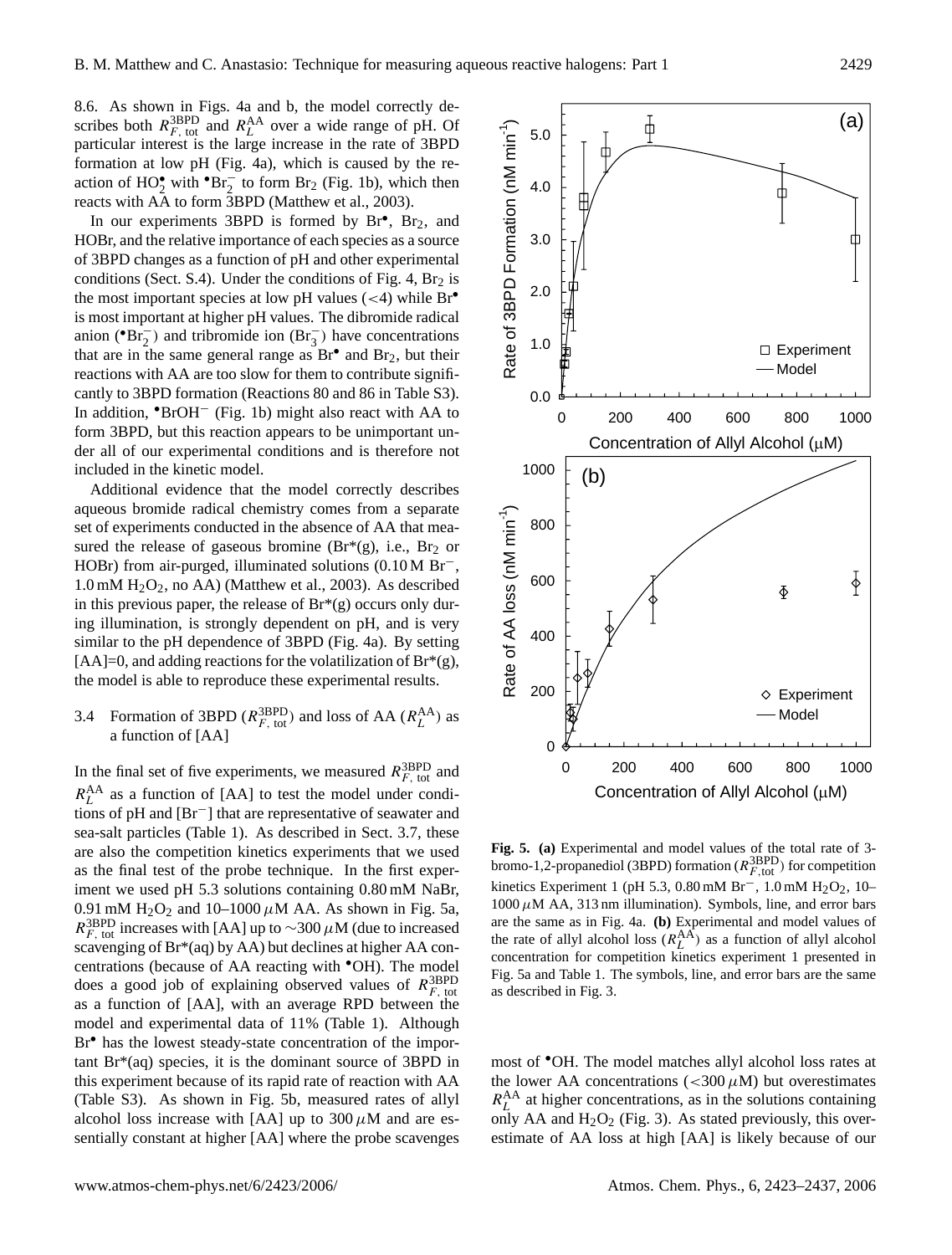|  | <b>Table 1.</b> Parameters for competition kinetic experiments. |  |  |  |  |
|--|-----------------------------------------------------------------|--|--|--|--|
|--|-----------------------------------------------------------------|--|--|--|--|

| Exp#           | $[Br^-]$<br>mM | pH  | [AA] range tested |         | Linear AA range <sup>a</sup> |         | Agreement between model<br>and experiment <sup>c</sup> (Average RPD) |                   |  |
|----------------|----------------|-----|-------------------|---------|------------------------------|---------|----------------------------------------------------------------------|-------------------|--|
|                |                |     | $\mu$ M           | $n^{b}$ | $\mu$ M                      | $n^{b}$ | $R_{F, \text{tot}}^{3\text{BPD}}$                                    | $R_t^{\text{AA}}$ |  |
|                | 0.80           | 5.3 | $10 - 1000$       | 9       | $10 - 150$                   | 6       | 11                                                                   | 43                |  |
| 2              | 0.80           | 3.0 | $10 - 8000$       | 11      | $10 - 110$                   | 5       | 41                                                                   | 41                |  |
| 3              | 0.40           | 5.4 | $10 - 3000$       | 10      | $10 - 150$                   | 6       | 26                                                                   | 25                |  |
| $\overline{4}$ | 0.80           | 8.4 | $10 - 5000$       | 8       | $10 - 75$                    | 5       | 38                                                                   | 40                |  |
| 5              | 8.0            | 5.3 | $75 - 500$        | 3       | $75 - 500$                   | 3       | 8                                                                    | 14                |  |

The concentration of H<sub>2</sub>O<sub>2</sub> for all experiments was 0.91–1.0 mM. The photolysis rate constant for H<sub>2</sub>O<sub>2</sub> ( $j_{H2O2}$ ) was (3.8–4.0)×10<sup>-6</sup> s<sup>-1</sup> for Experiments 1–3,  $2.6 \times 10^{-6}$  s<sup>-1</sup> for Experiment 4, and  $3.0 \times 10^{-6}$  s<sup>-1</sup> for Experiment 5.

<sup>a</sup> Range of allyl alcohol concentrations over which the inverse plot  $(1/R_{F,\text{tot}}^{\text{3BPD}})$  vs.  $1/[\text{AA}])$  is linear. Note that the linear range can change when the inverse plots are based on 3BPD formation rates from ind

<sup>b</sup> Number of points sampled within the specified range.

<sup>c</sup> Agreement between the experimental data and model output, calculated as the average of the absolute values of the RPD (relative percent difference) between the model and experimental values of  $R_{F, \text{ tot}}^{\text{3BPD}}$  (and  $R_{L}^{\text{AA}}$ ) over the entire range of allyl alcohol concentrations. Note that the listed RPD value for  $R_{F,\text{tot}}^{\text{3BPD}}$  is the same as that for  $1/R_{F,\text{ tot}}^{\text{3BPD}}$  (and similarly for  $R_L^{\text{AA}}$  and  $1/R_L^{\text{AA}}$ ).

simplified parameterization of radical-initiated AA polymerization, but this issue does not affect our halogen kinetics results.

The other four experiments in this series were conducted by varying [AA] in a set of identical solutions where each set had different values for pH and/or [Br−] (Table 1). As listed in the column of  $F_i^{\text{3BPD}}$  values in Table 2 (see data treatment B), the relative contributions of Br<sup>•</sup>, Br<sub>2</sub>, and HOBr to 3BPD formation vary significantly throughout this set of experiments. Despite this, the model does a good to fair job of describing the rates of 3BPD formation and AA loss in these additional experiments, with the best agreement at pH ∼5. As shown in Table 1, the average RPD values between the measured and modeled values in Experiments 2–5 ranged from 8–41% for  $R_{F, \text{ tot}}^{\text{3BPD}}$  and 14–41% for  $R_L^{\text{AA}}$ .

#### 3.5 Competition kinetics: overview and expected values

Our kinetic model (the "Br<sup>−</sup> Full Model") was built and constrained using the sets of experiments described above. The good agreement between the modeled and measured values of [<sup>•</sup>OH],  $R_{F, \text{ tot}}^{\text{3BPD}}$  and  $R_{L}^{\text{AA}}$  in these experiments gives us confidence that the model reasonably describes the •OHmediated oxidation of bromide and subsequent reactions of  $Br<sup>*</sup>(aq)$  with allyl alcohol. In the next two sections (3.6 and 3.7) we use this model to test the ability of the allyl alcohol chemical probe technique to measure reactive halogen species. This test consists of two major steps. In the first (Sect. 3.6), we examine the validity of the kinetic equations we derived for [i],  $R_F^i$  and  $\tau_i$  (e.g., Eqs. S17–S19 and S28– S30; Sect. 2.3) using "data" generated from simulated model experiments. In the second testing step (Sect. 3.7), we apply the same data treatments to actual data from laboratory competition kinetics experiments in order to examine the overall utility of the probe technique for measuring [i],  $R_F^i$  and  $\tau_i$ .

In order to examine whether our derived equations for  $[i]$ ,  $R_F^i$  and  $\tau_i$  give valid results, we first determined the "expected" values of these quantities for a given set of conditions (e.g., [Br−] and pH) using output from the model run under these conditions. Expected values for steady-state concentrations of Br• , Br2, and HOBr were obtained directly from model runs performed under the same conditions as the corresponding experiment except that AA concentrations were set to zero. (As described in Sect. 2.3, values derived from the competition kinetics analyses are for the case where no allyl alcohol is present.)

For each set of model conditions we also calculated the expected values for the rates of formation of Br\*(aq). For Br<sup>•</sup>, its primary source (~100%) is the reaction of <sup>•</sup>OH with Br<sup>−</sup> (Reaction 29, Table S2), and thus the expected rate of formation  $(R_F^{\text{Br}})$  in the absence of AA is:

$$
R_F^{\text{Br}} = k_{\text{OH}}^{\text{Br}-}[\text{^{\bullet}OH}][\text{Br}^-]Y_{\text{OH}}^{\text{Br}}
$$
 (2)

where  $k_{\text{OH}}^{Br-}$  is the rate constant for the reaction of  $\text{OH}$  with Br<sup>−</sup> and  $Y_{OH}^{Br}$  is the yield of Br<sup>•</sup> formed from the reaction of •OH with  $Br^-$  (Sect. S.5). Since molecular bromine (Br<sub>2</sub>) in our experiments originates primarily from the reaction of  $\text{Br}_2^-$  with hydroperoxyl radical (HO<sup>•</sup><sub>2</sub>) (Reaction 45, Table S2), the rate of Br<sub>2</sub> formation ( $R_F^{Br_2}$ ) is calculated from:

$$
R_F^{\rm Br_2} = k_{\rm Br_2^-}^{\rm HO_2}[\rm HO_2^{\bullet}][^{\bullet}Br_2^-]
$$
 (3)

In the case of HOBr, we use the fact that it is at steady-state (as are the other Br\*(aq)) and thus  $R_F^{\text{HOBr}}$  is equal to the rate of HOBr destruction ( $R_D^{\text{HOBr}}$ ), which can be more accurately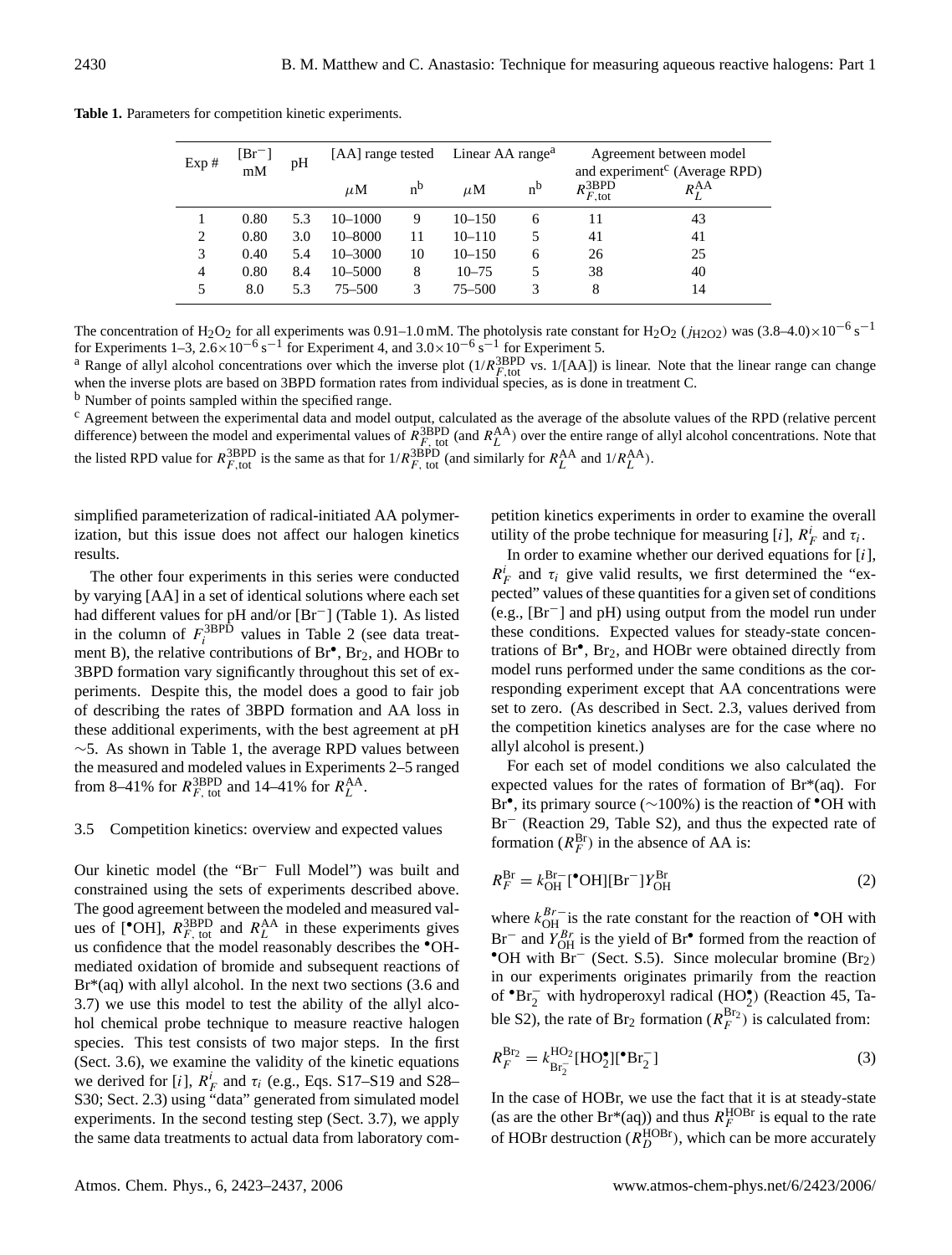| Species i                                          | Expected values <sup>a</sup>                |                       | $D.T$ <sup>b</sup> | Fraction of 3BPD<br>from listed          | Model values with data treatment (MVDT) <sup>d</sup> |                    |                       |                                  |                                 | Experimental values with data treatment (EVDT) <sup>e</sup> |                                 |                                  |  |
|----------------------------------------------------|---------------------------------------------|-----------------------|--------------------|------------------------------------------|------------------------------------------------------|--------------------|-----------------------|----------------------------------|---------------------------------|-------------------------------------------------------------|---------------------------------|----------------------------------|--|
|                                                    |                                             |                       |                    | Br* species,                             | Rate of formation, $R_E^i$<br>Concentration, [i]     |                    |                       | Rate of formation, $R_E^i$       |                                 | Concentration, [i]                                          |                                 |                                  |  |
|                                                    | $R_F^i$ (M s <sup>-1</sup> )                | $[i]$ (M)             |                    | $F_i^{\text{3BPD}}$ (1 RSD) <sup>c</sup> | Value ( $M s^{-1}$ )                                 | $\frac{MVDT}{Exp}$ | Value (M)             | $\frac{\text{MVDT}}{\text{Exp}}$ | Value ( $M s^{-1}$ )            | $\frac{E\dot{V}DT}{Exp}$                                    | Value (M)                       | $\frac{\text{EVDT}}{\text{Exp}}$ |  |
| Experiment #1 ( $[Br^-] = 0.80$ mM, pH=5.3)        |                                             |                       |                    |                                          |                                                      |                    |                       |                                  |                                 |                                                             |                                 |                                  |  |
| $Br^{\bullet}$                                     | $7.0\times10^{-9}$                          | $1.9 \times 10^{-15}$ | A                  | $0.85(\pm 0.1)$                          | $6.6 \times 10^{-9}$                                 | ${0.95}$           | $2.1 \times 10^{-15}$ | ${1.1}$                          | $(3.0 \pm 0.5) \times 10^{-9}$  | ${0.43}$                                                    | $(1.7 \pm 0.1) \times 10^{-15}$ | ${0.90}$                         |  |
|                                                    |                                             |                       | $\bf{B}$           | $0.80(\pm 0.06)$                         | $6.9 \times 10^{-10}$                                | ${0.10}$           | $2.0\times10^{-15}$   | ${1.0}$                          | $(1.2 \pm 0.7) \times 10^{-9}$  | ${0.18}$                                                    | $(1.6 \pm 0.1) \times 10^{-15}$ | ${0.85}$                         |  |
|                                                    |                                             |                       | $\mathsf C$        | 1.0                                      | $6.5 \times 10^{-9}$                                 | ${0.94}$           | $1.9 \times 10^{-15}$ | ${0.99}$                         | $(1.5 \pm 1.6) \times 10^{-8}$  | ${2.1}$                                                     | $(1.6 \pm 0.1) \times 10^{-15}$ | ${0.83}$                         |  |
| Br <sub>2</sub>                                    | $5.1 \times 10^{-11}$                       | $4.6 \times 10^{-13}$ | B                  | $0.13(\pm 0.03)$                         | $2.0\times10^{-11}$                                  | ${0.39}$           | $3.3 \times 10^{-13}$ | ${0.71}$                         | $(3.5 \pm 2.2) \times 10^{-11}$ | ${0.68}$                                                    | $(2.8 \pm 0.1) \times 10^{-13}$ | ${0.60}$                         |  |
|                                                    |                                             |                       | $\mathsf{C}$       | 1.0                                      | $3.2 \times 10^{-11}$                                | ${0.63}$           | $4.6 \times 10^{-13}$ | ${0.99}$                         | $(4.3 \pm 1.3) \times 10^{-11}$ | ${0.83}$                                                    | $(3.8 \pm 0.2) \times 10^{-13}$ | ${0.82}$                         |  |
| HOBr                                               | $1.6 \times 10^{-11}$                       | $3.1 \times 10^{-13}$ | $\mathbf{B}$       | $0.08(\pm 0.03)$                         | $1.2 \times 10^{-11}$                                | ${0.72}$           | $2.0\times10^{-13}$   | ${0.63}$                         | $(2.1 \pm 1.3) \times 10^{-11}$ | ${1.3}$                                                     | $(1.6 \pm 0.1) \times 10^{-13}$ | ${0.53}$                         |  |
|                                                    |                                             |                       | $\mathsf{C}$       | 1.0                                      | $1.3 \times 10^{-11}$                                | ${0.78}$           | $3.1 \times 10^{-13}$ | ${1.0}$                          | $(1.5\pm0.4)\times10^{-11}$     | ${0.91}$                                                    | $(2.6 \pm 0.2) \times 10^{-13}$ | ${0.84}$                         |  |
|                                                    | Experiment #2 ( $[Br^{-}]=0.80$ mM, pH=3.0) |                       |                    |                                          |                                                      |                    |                       |                                  |                                 |                                                             |                                 |                                  |  |
| $Br^{\bullet}$                                     | $7.5 \times 10^{-9}$                        | $1.9\times10^{-15}$   | A                  | $0.56(\pm 0.39)$                         | $4.6 \times 10^{-9}$                                 | ${0.61}$           | $3.5 \times 10^{-14}$ | ${19}$                           | $(1.9 \pm 0.1) \times 10^{-9}$  | ${0.26}$                                                    | $(2.2 \pm 10) \times 10^{-13}$  | ${118}$                          |  |
|                                                    |                                             |                       | B                  | $0.12(\pm 0.07)$                         | $3.3 \times 10^{-10}$                                | ${0.04}$           | $7.2 \times 10^{-15}$ | ${3.8}$                          | $(4.8 \pm 0.6) \times 10^{-10}$ | ${0.07}$                                                    | $(9.6 \pm 2.5) \times 10^{-15}$ | ${5.1}$                          |  |
|                                                    |                                             |                       | $\mathsf C$        | 1.0                                      | $8.1 \times 10^{-9}$                                 | ${1.1}$            | $1.7 \times 10^{-15}$ | ${0.92}$                         | $(1.9 \pm 3.0) \times 10^{-8}$  | ${2.6}$                                                     | $(2.5 \pm 0.1) \times 10^{-15}$ | ${1.4}$                          |  |
| Br <sub>2</sub>                                    | $5.4 \times 10^{-10}$                       | $6.2 \times 10^{-11}$ | $\overline{B}$     | $0.88(\pm 0.07)$                         | $4.4 \times 10^{-10}$                                | ${0.80}$           | $5.6 \times 10^{-11}$ | ${0.89}$                         | $(6.4 \pm 1.5) \times 10^{-10}$ | ${1.2}$                                                     | $(7.4 \pm 1.9) \times 10^{-11}$ | ${1.2}$                          |  |
|                                                    |                                             |                       | $\mathbf C$        | 1.0                                      | $4.9 \times 10^{-10}$                                | ${0.89}$           | $6.0\times10^{-11}$   | ${0.96}$                         | $(7.4 \pm 0.8) \times 10^{-10}$ | ${1.4}$                                                     | $(8.0 \pm 2.8) \times 10^{-11}$ | ${1.3}$                          |  |
| Experiment #3 ( $[Br^-]=0.40$ mM, pH=5.4)          |                                             |                       |                    |                                          |                                                      |                    |                       |                                  |                                 |                                                             |                                 |                                  |  |
| $Br^{\bullet}$                                     | $7.4\times10^{-9}$                          | $1.9 \times 10^{-15}$ | A                  | $0.93(\pm 0.06)$                         | $7.2 \times 10^{-9}$                                 | ${0.98}$           | $1.7 \times 10^{-15}$ | ${0.91}$                         | $(2.3 \pm 0.2) \times 10^{-9}$  | ${0.31}$                                                    | $(1.7 \pm 0.1) \times 10^{-15}$ | ${0.88}$                         |  |
|                                                    |                                             |                       | B                  | $0.90(\pm 0.03)$                         | $4.5 \times 10^{-10}$                                | ${0.06}$           | $1.7 \times 10^{-15}$ | ${0.89}$                         | $(3.0 \pm 0.7) \times 10^{-10}$ | ${0.04}$                                                    | $(1.6 \pm 0.1) \times 10^{-15}$ | ${0.85}$                         |  |
|                                                    |                                             |                       | $\mathsf{C}$       | 1.0                                      | $7.1 \times 10^{-9}$                                 | ${0.96}$           | $1.9 \times 10^{-15}$ | ${0.99}$                         | $(4.6 \pm 1.2) \times 10^{-9}$  | ${0.62}$                                                    | $(2.9 \pm 0.2) \times 10^{-15}$ | ${1.5}$                          |  |
| Br <sub>2</sub>                                    | $2.5 \times 10^{-11}$                       | $1.9 \times 10^{-13}$ | $\overline{B}$     | $0.06(\pm 0.02)$                         | $5.5 \times 10^{-12}$                                | ${0.22}$           | $1.2 \times 10^{-13}$ | ${0.66}$                         | $(3.7 \pm 0.9) \times 10^{-12}$ | ${0.15}$                                                    | $(1.2 \pm 0.1) \times 10^{-13}$ | ${0.63}$                         |  |
|                                                    |                                             |                       | $\mathsf{C}$       | 1.0                                      | $1.6 \times 10^{-11}$                                | ${0.64}$           | $1.8 \times 10^{-13}$ | ${0.99}$                         | $(8.2 \pm 0.6) \times 10^{-12}$ | ${0.33}$                                                    | $(2.2 \pm 0.3) \times 10^{-13}$ | ${1.2}$                          |  |
| HOBr                                               | $9.3 \times 10^{-12}$                       | $1.6 \times 10^{-13}$ | $\overline{B}$     | $0.05(\pm 0.02)$                         | $4.1 \times 10^{-12}$                                | ${0.45}$           | $9.0 \times 10^{-14}$ | ${0.56}$                         | $(2.8 \pm 0.6) \times 10^{-12}$ | ${0.30}$                                                    | $(8.7 \pm 0.5) \times 10^{-14}$ | ${0.54}$                         |  |
|                                                    |                                             |                       | $\mathbf C$        | 1.0                                      | $6.4 \times 10^{-12}$                                | ${0.69}$           | $1.7 \times 10^{-13}$ | ${1.0}$                          | $(3.6 \pm 0.2) \times 10^{-12}$ | ${0.39}$                                                    | $(2.0 \pm 0.2) \times 10^{-13}$ | ${1.3}$                          |  |
| Experiment #4 ([Br <sup>-</sup> ]=0.80 mM, pH=8.4) |                                             |                       |                    |                                          |                                                      |                    |                       |                                  |                                 |                                                             |                                 |                                  |  |
| $Br^{\bullet}$                                     | $5.8 \times 10^{-9}$                        | $1.3 \times 10^{-15}$ | A                  | $0.99(\pm 0.01)$                         | $5.7 \times 10^{-9}$                                 | ${0.97}$           | $1.3 \times 10^{-15}$ | ${0.94}$                         | $(3.1 \pm 0.1) \times 10^{-9}$  | ${0.52}$                                                    | $(2.2 \pm 0.1) \times 10^{-15}$ | ${1.7}$                          |  |
|                                                    |                                             |                       | $\, {\bf B}$       | $0.99(\pm 0.01)$                         | $6.7 \times 10^{-10}$                                | ${0.12}$           | $1.3 \times 10^{-15}$ | ${0.94}$                         | $(3.0 \pm 0.3) \times 10^{-10}$ | ${0.05}$                                                    | $(2.2 \pm 0.1) \times 10^{-15}$ | ${1.7}$                          |  |
|                                                    |                                             |                       | $\mathsf{C}$       | $\mathbf{1}$                             | $5.5 \times 10^{-9}$                                 | ${0.94}$           | $1.4 \times 10^{-15}$ | ${1.0}$                          | $(2.4 \pm 0.3) \times 10^{-9}$  | ${0.41}$                                                    | $(2.5 \pm 0.1) \times 10^{-15}$ | ${1.8}$                          |  |
| Experiment #5 ( $[Br^{-}]$ =8.0 mM, pH=5.3)        |                                             |                       |                    |                                          |                                                      |                    |                       |                                  |                                 |                                                             |                                 |                                  |  |
| $Br^{\bullet}$                                     | $5.5 \times 10^{-9}$                        | $1.4 \times 10^{-15}$ | B                  | $0.39(\pm 0.07)$                         | $9.4 \times 10^{-10}$                                | ${0.17}$           | $2.6 \times 10^{-15}$ | ${1.8}$                          | $(7.7 \pm 1.7) \times 10^{-10}$ | ${0.14}$                                                    | $(3.7 \pm 0.2) \times 10^{-15}$ | ${2.6}$                          |  |
|                                                    |                                             |                       | $\mathsf C$        | 1.0                                      | $5.3 \times 10^{-9}$                                 | ${0.96}$           | $1.4 \times 10^{-15}$ | ${0.96}$                         | $(3.5 \pm 0.5) \times 10^{-9}$  | ${0.64}$                                                    | $(1.6 \pm 0.1) \times 10^{-15}$ | ${1.1}$                          |  |
| Br <sub>2</sub>                                    | $3.2 \times 10^{-10}$                       | $5.0 \times 10^{-12}$ | $\overline{B}$     | $0.55(\pm 0.06)$                         | $2.4 \times 10^{-10}$                                | ${0.74}$           | $3.8 \times 10^{-12}$ | ${0.76}$                         | $(1.9 \pm 0.4) \times 10^{-10}$ | ${0.61}$                                                    | $(5.4 \pm 0.3) \times 10^{-12}$ | ${1.1}$                          |  |
|                                                    |                                             |                       | $\mathsf{C}$       | 1.0                                      | $2.0\times10^{-10}$                                  | ${0.63}$           | $6.0 \times 10^{-12}$ | ${1.2}$                          | $(1.7 \pm 0.2) \times 10^{-10}$ | ${0.53}$                                                    | $(1.6 \pm 0.1) \times 10^{-11}$ | ${3.2}$                          |  |
| HOBr                                               | $3.2 \times 10^{-11}$                       | $5.8 \times 10^{-13}$ | $\, {\bf B}$       | $0.06(\pm 0.01)$                         | $2.6 \times 10^{-11}$                                | ${0.80}$           | $4.1 \times 10^{-13}$ | ${0.70}$                         | $(2.1 \pm 0.5) \times 10^{-11}$ | ${0.66}$                                                    | $(5.9 \pm 0.3) \times 10^{-13}$ | ${1.0}$                          |  |
|                                                    |                                             |                       | $\mathsf{C}$       | $\mathbf{1}$                             | $1.9 \times 10^{-11}$                                | ${0.60}$           | $8.4 \times 10^{-13}$ | ${1.4}$                          | $(1.6 \pm 0.2) \times 10^{-11}$ | ${0.51}$                                                    | $(1.2 \pm 0.1) \times 10^{-12}$ | ${2.1}$                          |  |

**Table 2.** Results of the kinetic analyses of the model and experimental data from the bromide competition kinetics experiments.

Lifetimes ( $\tau_i$ ) are not included in the table but can be calculated as  $\tau_i = [i] \bigg/ R_F^i$ . Similarly, values of MVDT/Exp for  $\tau_i$  are calculated by dividing the value of MVDT/Exp for [i] by the MVDT/Exp value for  $R_F^i$ . Values for EVDT/Exp for  $\tau_i$  are calculated in an analogous manner.

<sup>a</sup> Expected values are model-derived best estimates of the actual values for [i] and  $R_F^i$  in the experimental solutions in the absence of AA (Sect. 3.5).

 $\overline{b}$  Data treatments (D.T.) are discussed in Sects. 3.6 and 3.7. Data treatment A, which works only for Br<sup>•</sup>, uses all data in the inverse plot and accounts for the AA effect. Data treatments B and C use data in the linear range of the inverse plot with either a rough correction for the  $F_i^{\text{3BPD}}$  effect (treatment B) or corrections for both the AA and  $F_i^{\text{3BPD}}$  effects (treatment C).

<sup>c</sup> Average ( $\pm 1$  relative standard deviation) of  $F_i^{\text{3BPD}}$  calculated over either the linear [AA] range (Table 1) for treatments B and C, or the entire [AA] range for treatment A. Values for data treatment C are listed as 1.0 since in this case a separate inverse plot is made for each individual Br\* species.

<sup>d</sup> Calculated by taking the model-derived results through the data treatment steps (Sect. 3.6).

<sup>e</sup> Calculated by taking the experimental results through the data treatment steps (Sect. 3.7). Errors are  $\pm 1$  standard error calculated based on the standard errors of the slope and y-intercept from the inverse plots.

calculated. Since  $H_2O_2$  accounts for >99% of HOBr loss in our experiments

$$
R_F^{\text{HOBr}} = R_D^{\text{HOBr}} = k_{\text{HOBr}}^{\text{H}_2\text{O}_2}[\text{H}_2\text{O}_2][\text{HOBr}] \tag{4}
$$

Values of [<sup>•</sup>OH], [HO<sup>•</sup><sub>2</sub>], [<sup>•</sup>Br<sub>2</sub><sup>-</sup>], [H<sub>2</sub>O<sub>2</sub>], and [HOBr] in Eqs. (2–4) are taken directly from the model. Expected values for  $[i]$  and  $R_F^i$  under our range of experimental conditions are shown in Table 2. Expected values for  $\tau_i$  are not included in Table 2, but can be calculated as  $[i]/R_F^i$ .

## 3.6 Competition kinetics: model experiments and data treatments

As described above, the goal in this first step of technique testing is to examine the accuracy of the derived equations (and their accompanying assumptions) for determining  $[i]$ ,  $R_F^i$ , and  $\tau_i$ . To do this we use "data" generated from models run using the conditions of the competition kinetic experiments (e.g., pH, Br<sup>−</sup> and [AA]; Table 1). The output from these "model experiments" ( $R_{F, \text{ tot}}^{\text{3BPD}}$  as a function of [AA]) is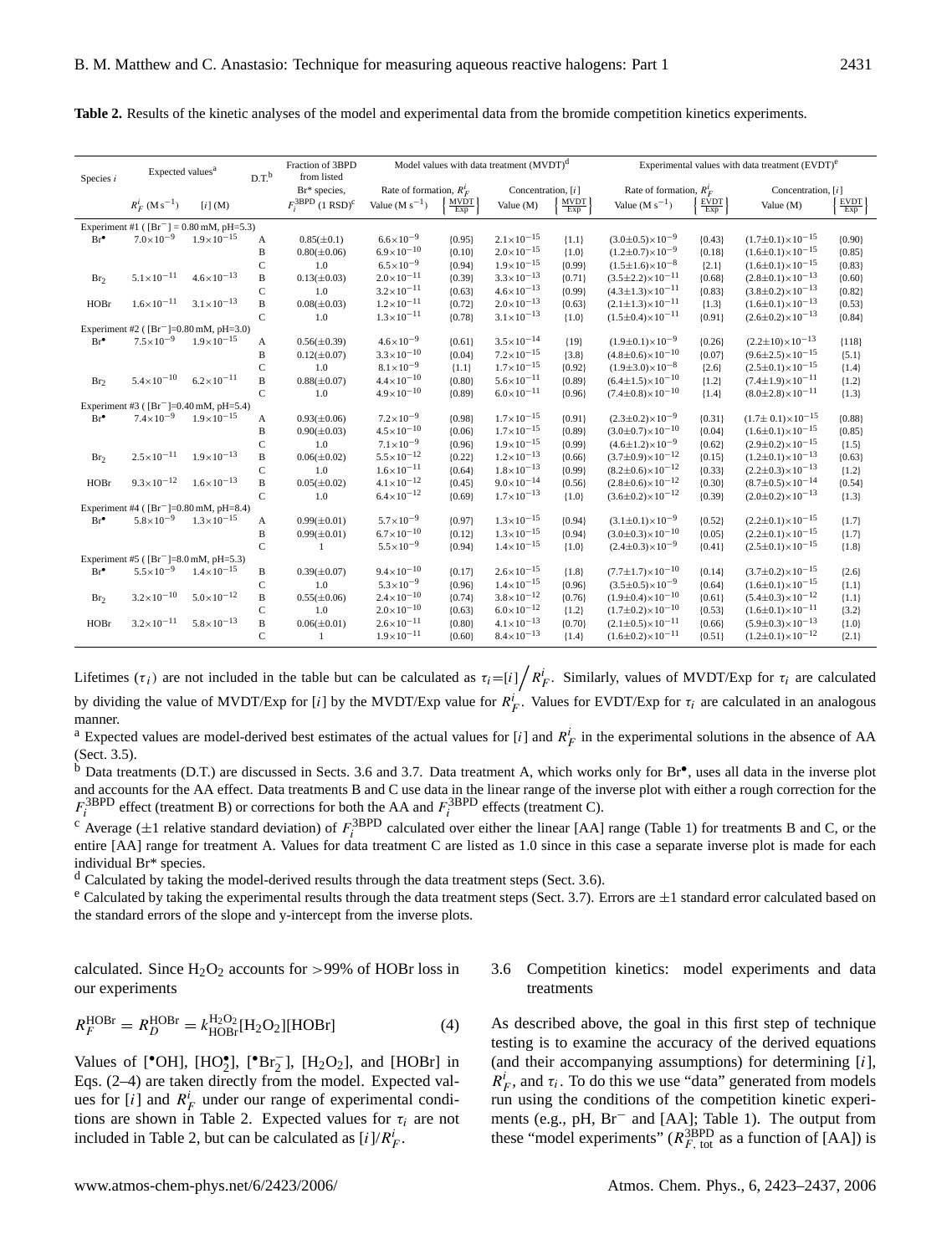then used to generate inverse plots and calculate values of [i],  $R_F^i$ , and  $\tau_i$  using one of three different data treatments (A, B, and C). The resulting values (referred to as "model values obtained with data treatments" or MVDT) are then compared to the expected values obtained from the model (Sect. 3.5).

## 3.6.1 Data treatment A

In the first data treatment we fit a curve to the entire set of inverse plot data ( $1/R_{F, \text{ tot}}^{\text{3BPD}}$  vs.  $1/[AA]$ ) using Eq. (S13) in order to obtain values for a, b, and c. Values of  $[i]$ ,  $R_F^i$ , and  $\tau_i$  are then calculated using Eqs. (S17–S19). Although this technique can only be used for Br• (Sect. 2.3), its advantage is that Eq. (S13) takes into account the effects that AA has on [<sup>•</sup>OH] and, therefore, on  $R_F^i$  and  $R_{F,\text{tot}}^{3\text{BPD}}$ . Data treatment A was evaluated for Experiments 1–4 by using the Br<sup>−</sup> Full Model with the experimental conditions listed in Table 1. It could not be applied to Experiment 5 because the inverse plot is linear over the entire AA range, precluding us from determining an accurate value for c. As with subsequent treatments, the validity of treatment A was evaluated by examining the ratio of the model value to the expected value; these ratios (MVDT/Exp) are shown in Table 2.

Based on these results, data treatment A gives MVDT values for  $[Br^{\bullet}]$  and  $R_F^{\text{Br}}$  that are within 10% of expected values when Br<sup>•</sup> is the dominant source of 3BPD at all AA concentrations (e.g., in Experiments 1, 3, and 4, where the average value for  $F_{\text{Br}}^{3\text{BPD}}$  in a given experiment is  $\geq$ 0.85). It is important to note that  $F_{\text{Br}}^{\text{3BPD}}$  used in these calculations is the average value over the entire 1/[AA] range, calculated based on data obtained from the Br<sup>−</sup> Full Model. The small deviations between the MVDT and expected values are apparently a result of the error associated with this averaging. In cases where  $F_{\text{Br}}^{3\text{BPD}}$  is not large throughout the range of [AA], data treatment A does not perform well. For example, in Experiment 2 (pH 3.0,  $F_{\text{Br}}^{3\text{BPD}}$  ( $\pm 1$  RSD)=0.56 $\pm$ 0.39) the MVDT value for  $R_F^{\text{Br}}$  is within a factor of 2 of the expected value, but [Br<sup>•</sup>] is overestimated by 19 times (Table 2) and  $\tau_{Br}$  is too large by ∼30 times (not shown).

# 3.6.2 Data treatment B

The second data treatment involves fitting a line to the linear portion of the inverse plot using Eq. (S25) with a value of  $\vec{F}_i^{\text{3BPD}}$  from the Br<sup>-</sup> Full Model, where  $F_i^{\text{3BPD}}$  here is the fraction of 3BPD from  $i$  averaged throughout the linear range of the inverse plot. The slope and y-intercept from the linear regression to the inverse plot data  $(1/R_{F, \text{ tot}}^{\text{3BPD}})$  versus 1/[AA]) are then used in Eqs. (S28–S30) to calculate [i],  $R_F^i$ , and  $\tau_i$ . As seen in Table 2, with one exception (Br<sup>•</sup> in Experiment 2), this simple analysis generates MVDT values of  $[i]$  for all species that are within a factor of 2 of the expected values. This is true even for species that are only minor sources of 3BPD (e.g., HOBr in Experiments 1, 3, and 5 where  $F_{\text{HOBr}}^{\text{3BPD}} \leq 0.08$ . In addition, MVDT values of  $R_F^i$ 

obtained for  $Br<sub>2</sub>$  and HOBr using treatment B are nearly all within a factor of 3 of the expected values. However, for reasons that are unclear, values of  $R_F^i$  for Br<sup>•</sup> are underestimated by factors of 6 to 25 times using treatment B (Table 2). Errors in  $\tau_i$  vary significantly and reflect the combination of errors associated with  $R_F^i$  and [i].

# 3.6.3 Data treatment C

Like treatment B, treatment C is based on applying Eq. (S25) to the linear portion of the inverse plot. However, in treatment C more effort is taken to correct the data for the two possible biases associated with the competition kinetics derivations. The first bias is the "AA effect", where the presence of AA reduces the formation rates of Br\*(aq) and 3BPD. This bias appears because the kinetic equations for the linear portion of the inverse plot (e.g., Eq. S25) assume that the presence of low AA concentrations does not significantly affect  $R_F^i$  or  $R_{F, \text{ tot}}^{3\text{BPD}}$  (Sect. 2.3). The second bias, the " $F_i^{\text{3BPD}}$  effect", arises from the fact that three species (*i*=Br<sup>•</sup>, Br2, and HOBr) are responsible for different fractions of the 3BPD formed (i.e.,  $F_i^{3BPD}$ , Sect. S.4) and these contributions can vary with [AA].

To correct for these possible biases in the model "data" using data treatment C, we first run a model that is identical to the Br<sup>−</sup> Full Model except that •OH is not allowed to react with AA. This "No  $\bullet$ OH+AA Model" is run under the desired experimental conditions (e.g., Table 1) and at each AA concentration used in the model  $R_{F, \text{tot}}^{\text{3BPD}}$  is recorded and the value of  $F_i^{3BPD}$  is determined (Eq. S31). From these data we calculate  $R_{F, i}^{\text{3BPD}}$ , the rate of 3BPD formation from an individual reactive bromine species  $i$  ( $i = Br^{\bullet}$ , Br<sub>2</sub>, and HOBr) at each [AA]:

$$
R_{F, i}^{\text{3BPD}} = R_{F, \text{tot}}^{\text{3BPD}} \times F_{i}^{\text{3BPD}} \tag{5}
$$

The next step is to use these data to generate inverse plots for each species (i.e.,  $1/R_{F, i}^{3\text{BPD}}$  as a function of  $1/[AA]$ ). The resulting inverse plots have been corrected for both the  $F_i^{\text{3BPD}}$ and AA effects. The slope and y-intercept from the inverse plots are then used in Eqs. (S28) and (S29) to evaluate data treatment C. In contrast to treatments A and B,  $F_i^{\text{3BPD}}$  for treatment C is set to 1 for each species because each inverse plot represents 3BPD formation from only one Br\*(aq) species. This correction for  $F_i^{\text{3BPD}}$  in treatment C is more accurate than that used in treatments A and B since it accounts for the fact that  $F_i^{\text{3BPD}}$  can vary with [AA].

As seen in Table 2, MVDT values obtained through treatment C agree very well with the expected values for  $[i]$  and  $R_F^i$ . The [i] values obtained for all three species from this treatment are typically within 10%, and always within 40%, of the expected values while values of  $R_F^i$  are within 10–40% of the expected values. Furthermore, those species with the largest discrepancies in  $R_F^i$  account for only a small fraction, typically  $<$ 10%, of the 3BPD formed (e.g., Br<sub>2</sub> in experiment 3 where  $F_{Br2}^{\text{3BPD}}$ =0.06). Values for  $\tau_i$  are also generally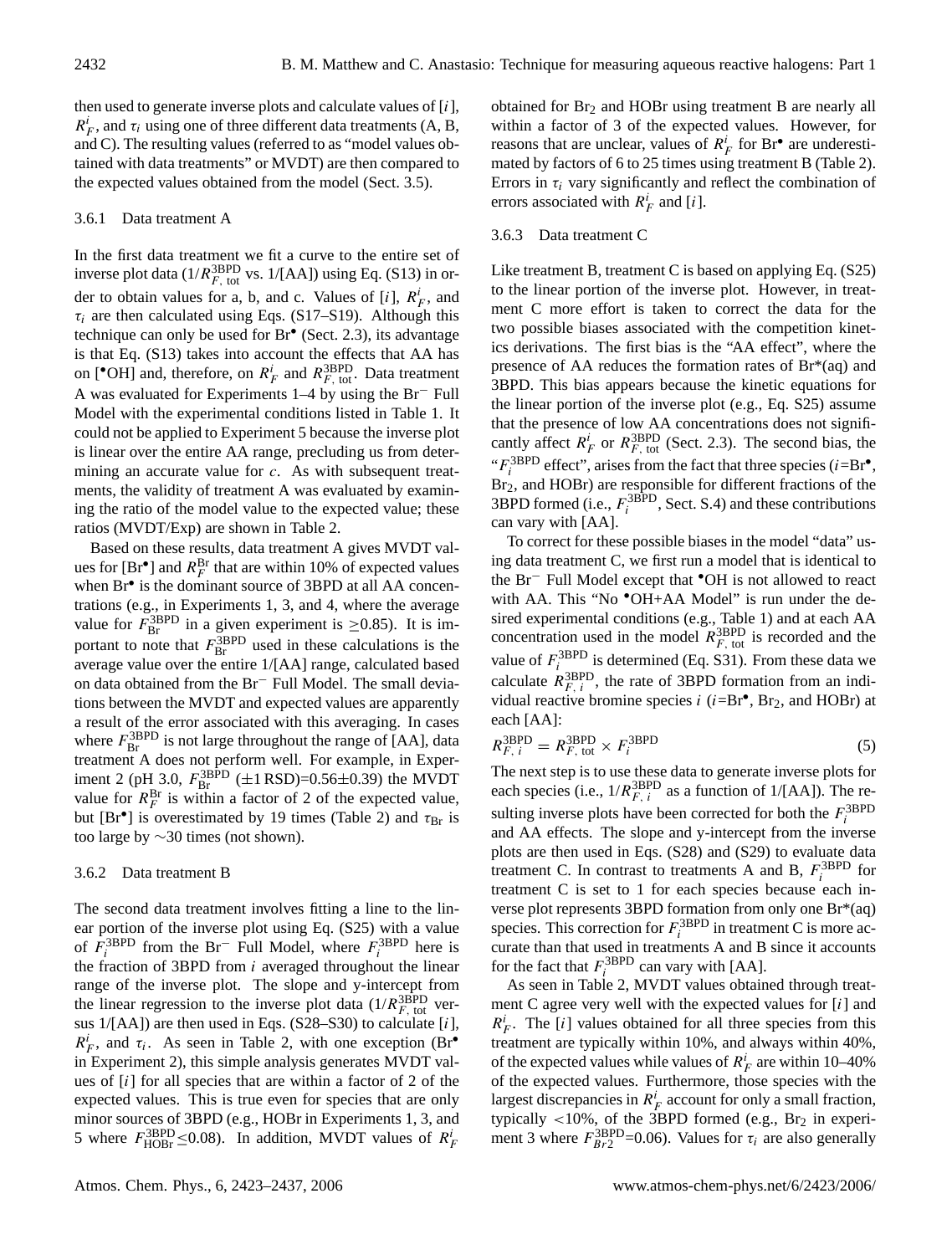quite good: typically within 15% of the expected value and always within a factor of 2.4.

3.6.4 Summary of data treatments with model-derived "data"

Overall, data treatment A, which can only be used to determine Br• kinetics (Sect. 2.3), works very well for determining values of  $[Br^{\bullet}]$ ,  $R_F^{Br}$ , and  $\tau_{Br}$  under conditions where  $Br^{\bullet}$ is the dominant source of 3BPD at all [AA] values used in the experiment (Table 1). With one exception ( $[Br<sub>2</sub>]$  in experiment 3), treatment B provides good values (within a factor of  $\approx$  2 of expected values) of [i] and  $R_F^i$  for Br<sub>2</sub> and HOBr under our experimental conditions. This treatment also provides excellent results for [Br<sup>•</sup>] when Br<sup>•</sup> is the dominant source of 3BPD, but always significantly underpredicts  $R_F^{\text{Br}}$ (Table 2) and does not consistently give reliable results for  $\tau_i$ for any  $Br^*(aq)$ . The more complicated treatment C consistently provides the best results for all species under all conditions: i) values of  $[i]$  are within 10% of expected values except in two cases (within  $20-40\%$  for Br<sub>2</sub> and HOBr in Experiment 5), ii) rates of formation  $(R_F^i)$  are within 10% of expected values for  $Br^{\bullet}$ , and within 11–40% for  $Br_2$  and HOBr, and iii) lifetimes  $(\tau_i)$  are within 15% of expected values for  $Br^{\bullet}$  and within a factor of 1.1–2.4 for  $Br_2$  and HOBr.

3.7 Competition kinetics: experimental data and determination of [*i*],  $R_F^i$ , and  $\tau_i$ 

## 3.7.1 Overview and procedures

Based on the model-derived results above, the kinetic equations we derived to determine [i],  $R_F^i$ , and  $\tau_i$  are generally valid, although in some cases corrections are needed to account for the AA and  $F_i^{\text{3BPD}}$  effects. In this section we perform the second testing step: evaluating the probe technique using experimental data. To do this we analyze the data from the laboratory experiments using the three different data treatments in order to determine the kinetics of Br\*(aq) under different experimental conditions. The values obtained from this treatment of the experimental data are referred to as EVDT values (experimental values with data treatment). We then compare these EVDT values with the model-derived expected values (Sect. 3.5) to determine the reliability of the probe technique.

For data treatments A and B, values of [i],  $R_F^i$ , and  $\tau_i$ from the experimental data are calculated as described for the model data (Sects. 3.6.1 and 3.6.2), but for data treatment C the steps are slightly different in order to correct for both the  $F_i^{\text{3BPD}}$  and AA effects. In the first step we separately run the Br<sup>−</sup> Full Model and the No •OH+AA Model (Sect. 3.6.3) with the desired experimental conditions (Table 1). For both models,  $R_{F, \text{ tot}}^{\text{3BPD}}$  is recorded and  $F_i^{\text{3BPD}}$  is calculated for each [AA]. We then calculate  $R_{F, i}^{3\text{BPD}}$  (Eq. 5) for each species i at every [AA] for both models and use the data to generate in-

verse plots for each species. The  $R_{F, i}^{\text{3BPD}}$  inverse plots from the Br<sup>−</sup> Full Model have been corrected for the  $F_i^3$ <sup>BPD</sup> effect, while those from the No  $\bullet$ OH+AA Model have been corrected for both the  $F_i^{\text{3BPD}}$  and AA effects. Thus differences in the corresponding slopes (and y-intercepts) between the two sets of model data should be due to the AA effect. In the next step of treatment C we use these differences to calculate correction factors for the slope  $(b')$  and y-intercept (*a'*) for each *i* ( $C_i^{b'}$  $C_i^{b'}$  and  $C_i^{a'}$  $i_i^a$ , respectively):

$$
C_i^{b'} = \frac{b'_i \text{(No OH + AA Model)}}{b'_i \text{(Br–Full Model)}} \tag{6}
$$

$$
C_i^{a'} = \frac{a'_{i} \text{(No OH + AA Model)}}{a'_{i} \text{(Br-Full Model)}}
$$
 (7)

where  $b'_i$  and  $a'_i$  are the slope and y-intercept, respectively, from the linear regression to the inverse plot for each species generated from the specified model data ("Br<sup>−</sup> Full" or "No •OH+AA"). Equations (S28–S30) can now be rewritten as follows:

$$
[i] = \frac{1}{b_i' Y_i^{\text{3BPD}} k_i^{\text{AA}} C_i^{b'}}
$$
\n(8)

$$
R_F^i = \frac{1}{a_i' Y_i^{\text{3BPD}} C_i^{a'}}
$$
\n
$$
(9)
$$

$$
\tau_i = \frac{a'_i C_i^{a'}}{b'_i k_i^{AA} C_i^{b'}} = \frac{[i]}{R_F^i}
$$
\n(10)

The values of [i],  $R_F^i$ , and  $\tau_i$  obtained with these equations have been corrected for both the  $F_i^{\text{3BPD}}$  and AA effects.

#### 3.7.2 Kinetic results from experiments 1–5

The  $R_{F, \text{tot}}^{\text{3BPD}}$  data from Fig. 5a were used to generate the inverse plot for Experiment 1 (0.80 mM Br−, pH 5.3) shown in Fig. 6a. In the linear portion of this plot ([AA]  $\lt$ 150  $\mu$ M or  $1/[\text{AA}] > 6.7 \times 10^3 \text{ M}^{-1}$ ), Br<sup>-</sup> is the dominant sink for <sup>•</sup>OH, representing 95–55% of the total sink. In the non-linear portion ([AA]>300  $\mu$ M or 1/[AA]<3.3×10<sup>3</sup> M<sup>-1</sup>), allyl alcohol is the dominant sink for  $\textdegree$ OH (accounting for 62–85% of •OH loss), and the inverse plot curves up due to the scavenging of •OH by AA (i.e., the AA effect). As mentioned in Sect. 2.3, the steady-state concentrations of  $Br^{\bullet}$ ,  $Br_2$  and HOBr change as a function of [AA] (as well as pH and [Br−]) and, therefore, so do their relative contributions as sources of 3BPD. An example of this is shown in Fig. 6b for experiment 1: values of  $F_i^{\text{3BPD}}$  change slowly with increasing 1/[AA] but are relatively constant in the linear portion of the inverse plot.

Results from all five of the kinetics experiments are listed in Table 2. Before examining these results, it is important to note that the previously discussed MVDT values for  $[i]$ ,  $R_F^i$ , and  $\tau_i$  represent the upper limits of data treatment performance; i.e., the experimentally derived values (EVDT)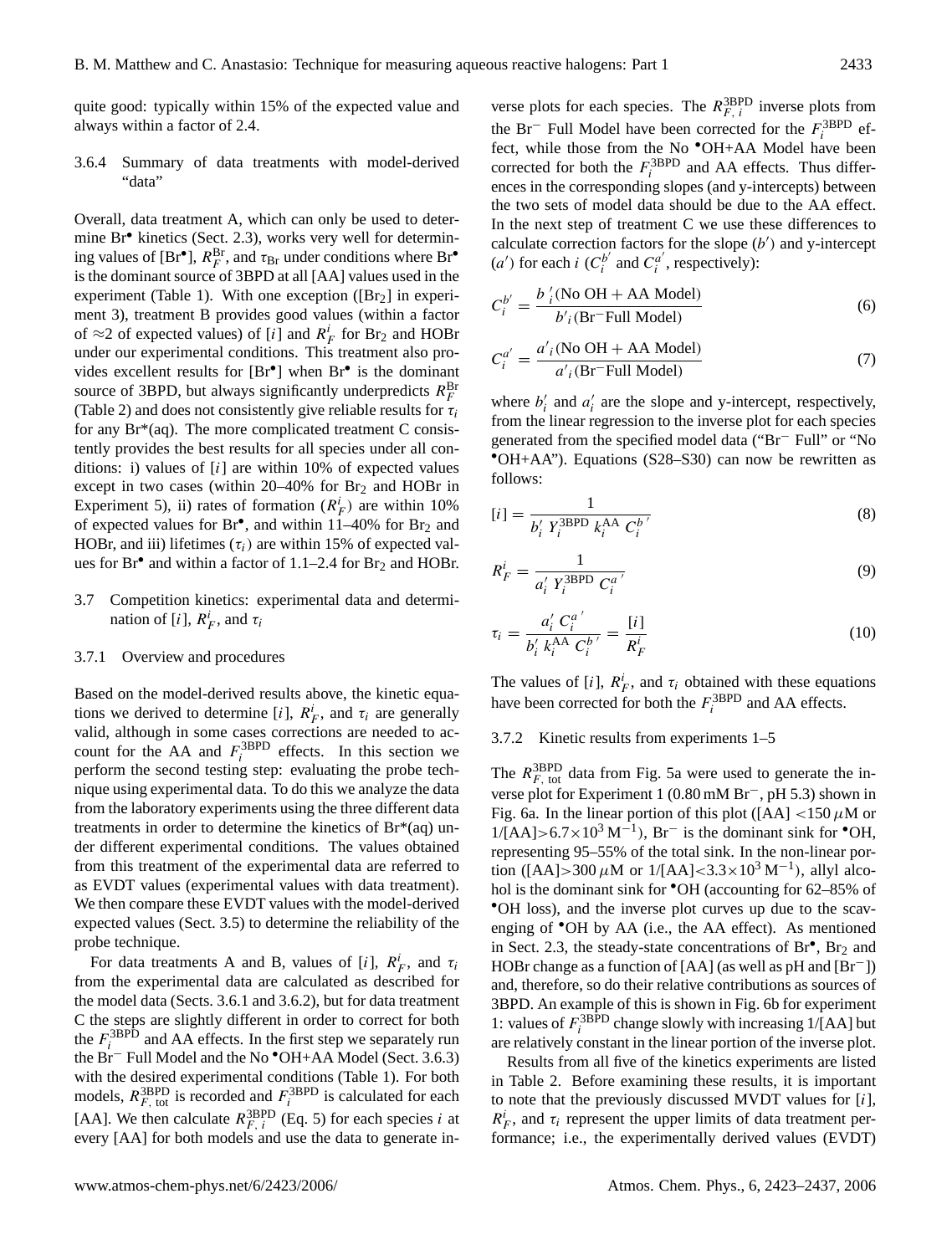

**Fig. 6. (a)** Inverse plot for the competition kinetics experiment 1 described in Table 1 and Fig. 5a ([Br−]=0.80 mM, pH 5.3). The squares are the inverse of the experimentally determined rates of 3BPD formation and the line shows the corresponding results from the Br<sup>−</sup> Full Model. Error bars represent 90% confidence intervals around the experimental data. **(b)** The fractions of 3BPD formed from the reaction of species *i* with AA ( $F_i^{\text{3BPD}}$ ) as a function of 1/[AA] for competition kinetics experiment 1 in Fig. 6a.

for these three parameters should be no closer to the expected values than the MVDT values. Cases where EVDT values are closer to the expected values are most likely a result of random experimental errors. Furthermore, for a given Br\*(aq) species under a given set of conditions, the best data treatment(s) for the experimental data should be the same as that determined from the MVDT values.

Based on the model experiments (Sect. 3.6), treatments A and C should provide the best results for calculating [Br<sup>•</sup>] and  $R_F^{\text{Br}}$  from the experimental data. As shown in Table 2, this is nearly always the case. Experimentally derived values of [Br• ] are within a factor of 2 of expected values for these data treatments (except in Experiment 2 where  $F_{\text{Br}}^{\text{3BPD}}$ <br>is quite variable), while EVDT values for  $R_F^{\text{Br}}$  are within a factor of 4. Treatment B usually provides good results for [ $Br^{\bullet}$ ] (except at low pH where  $F_{Br}^{3BPD}$  is variable) but underestimates  $R_F^i$  by a factor of 6–25, consistent with what was observed for the model values. For  $Br<sub>2</sub>$  and HOBr, treatment C generally provides EVDT values for  $[i]$  and  $R_F^i$  that are better than those from treatment B, consistent with the model evaluations. Overall, when using the best data treatment as determined by the model evaluation, EVDT values of [i] are nearly always within a factor of 2 of the expected values and  $R_F^i$  values are almost all within a factor of 3. (Note that these discrepancies in  $R_F^i$  are sometimes within the errors of the experimental measurements.) While these numbers represent the overall technique performance, results are generally better for individual experiments where one Br\*(aq) species accounts for the bulk of 3BPD formation at all AA values (e.g., Br• in experiment 1). Conversely, the method generally performs less well for species where  $F_{\text{Br}}^{3\text{BPD}}$  is small or changes significantly over the [AA] range.

Overall, results from the experimental data demonstrate that under the variety of conditions tested, the AA chemical probe technique is capable of measuring [i] and  $R_F^i$  (as well as  $\tau_i$ ) with fair to excellent accuracy, depending on the kinetic parameter, species, and data treatment selected. As was the case for the model experiments, the most accurate experimental values typically are obtained for [i] while values for  $R_F^i$  and  $\tau_i$  are less accurate. Results from the experimental data often do not compare as well with the expected values as do values from the model experiments, but this is expected due to experimental errors and the fact that the experimental data are not perfectly predicted by the model.

In general, the experimental results reflect those of the model experiments, namely that treatment C gives the best overall results. However, it is important to note that treatment A, which requires no model-based corrections, also provides good results for [Br<sup>•</sup>],  $R_F^{\text{Br}}$ , and,  $\tau_{\text{Br}}$  under conditions where Br<sup>•</sup> is the dominant species responsible for 3BPD formation across the entire experimental [AA] range. Based on our modeling results, Br• will dominate 3BPD formation at higher pH values, e.g., those typical of seawater (0.80 mM Br<sup>-</sup>, pH 8.1; Zafiriou et al., 1987). As shown in experiment 4 (Table 2), the probe technique with treatment A could be used for studies of Br• kinetics in bromide solutions with seawater conditions of [Br<sup>−</sup>] and pH without any input from the numerical model and still yield values of  $[Br^{\bullet}]$  and  $R_F^{B}$ that are good to within a factor of two.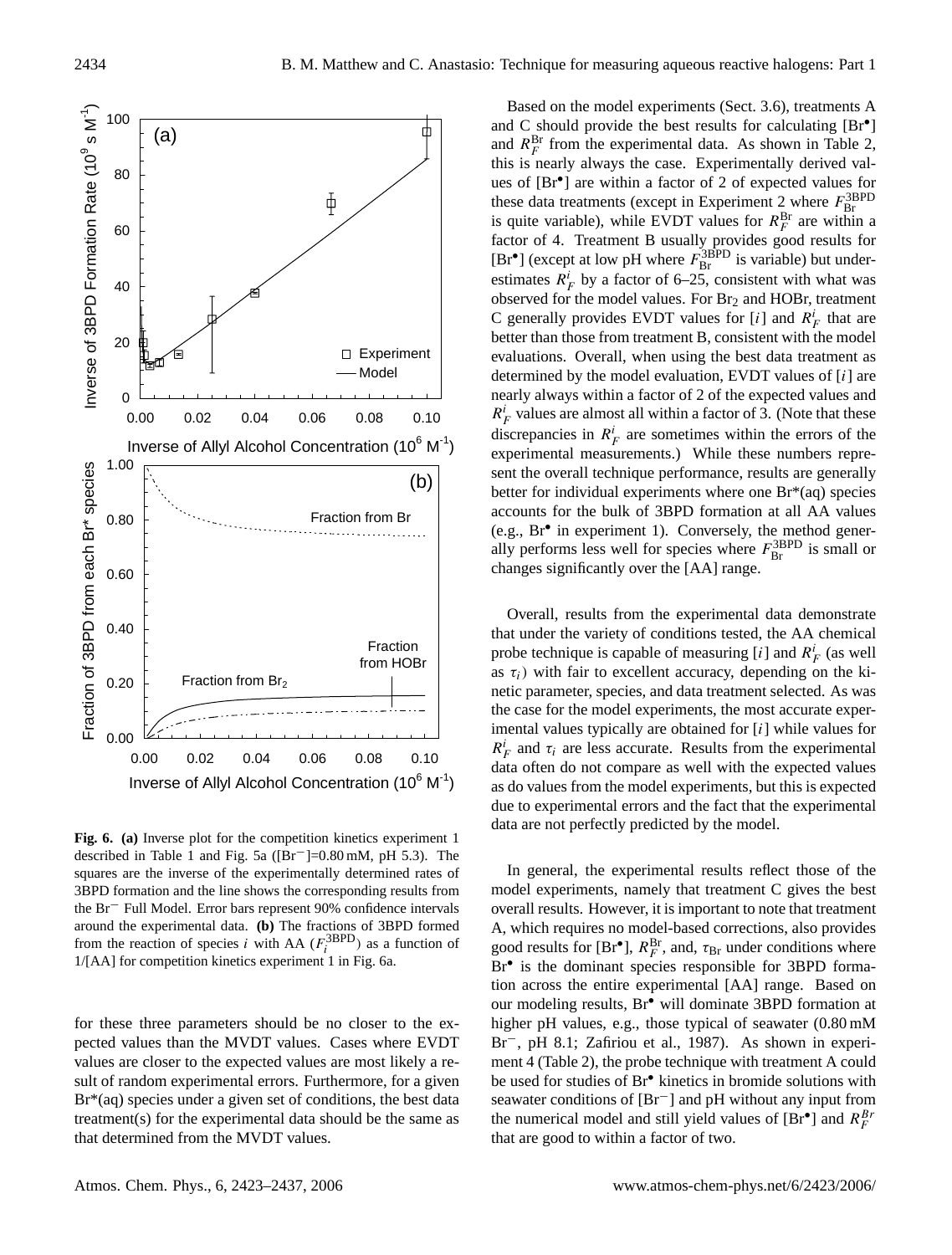3.8 Application of probe technique to environmental samples

This technique was developed primarily to investigate halide oxidation by •OH, a process that is important in seawater (Zafiriou et al., 1987; Zhou and Mopper, 1990), sea-salt particles (Matthew et al., 2003), and possibly in snow (Chu and Anastasio, 2005). Because the kinetic model was written based on the •OH-initiated oxidation of bromide, and because this model is an integral part of the technique, •OH kinetics in the sample must be measured (e.g., with the benzoate technique; Zhou and Mopper, 1990) so that  $R_F^{\text{OH}}$ , [ $^{\bullet}$ OH], and  $\tau$ <sub>OH</sub> can be accurately represented in the model. The reactive halogen probe technique described here could be extended to examine halide oxidation by other mechanisms (e.g.  $\cdot$ NO<sub>3</sub> or O<sub>3</sub>), but the kinetic equations and model would need to be modified in order to make the technique quantitative.

While the experiments described here were all performed on laboratory solutions, our analytical technique is sensitive enough that the method should also work on environmental samples. We have not yet applied the method to environmental samples, but we explore the issue of method sensitivity in the context of these types of samples in more detail in Part 2. Furthermore, this technique can be used to elucidate mechanisms of halide oxidation in laboratory solutions by comparing experimental results with model predictions. For example, we have used the technique in bromide solutions to determine that  $HO_2^{\bullet}$  oxidizes dibromide radical anion ( $^{\bullet}Br_2^-$ ) to Br<sup>2</sup> rather than reducing it to Br<sup>−</sup> as is generally assumed (Matthew et al., 2003). Finally, this allyl alcohol technique (or analogous techniques using different probe compounds) could also be used to examine the abiotic halogenation of organics in environmental samples under various conditions.

#### 3.9 Technique limitations

While the chemical probe technique described here generally does a good to excellent job under the specified experimental conditions, it does have some limitations. The biggest limitation stems from the fact that the method is relatively nonspecific, i.e., the 3BPD product is formed by at least  $Br^{\bullet}$ ,  $Br_2$ , and HOBr. Accounting for the relative amounts of 3BPD formed from each Br\*(aq) species requires calculating values of  $F_i^{\text{3BPD}}$  (Sect. S.4), which requires obtaining values of [i] from a model that represents the experimental system. Thus in environmental samples (e.g., seawater or sea-salt particles) where the halide chemistry might not be completely known, model values of  $F_i^{\text{3BPD}}$  could be incorrect, which would bias experimental values of [i],  $R_F^i$ , and  $\tau_i$ . However, this bias is likely to be small since the reactions controlling the relative amounts of Br\*(aq) are very rapid and well characterized as a function of halide concentration and pH (e.g., Table S2). In addition, in cases where one  $Br^*(aq)$  species is responsible for the majority of 3BPD, we expect that model values of  $F_i^{\text{3BPD}}$  will have little bias.

A second limitation with this technique is the selection of a data treatment (A, B, or C) for sample analysis. In this study, where the conditions were tightly controlled, it was possible to calculate model-derived expected values for the experimental systems and use these values to determine what data treatment would give the most accurate results. For actual samples this selection process is not possible and we must rely on the observations from this study to select the best data treatment. In doing this, we make the assumption that the relative merits of the data treatments found in this study are applicable to environmental samples. While this should be true in samples with conditions similar to the laboratory solutions studied here, this assumption needs to be experimentally tested.

#### **4 Conclusions**

We have developed a chemical probe technique for the detection and quantification of reactive bromide species (Br\*(aq)=Br• , Br2, HOBr, etc.) based on the reaction of  $Br^*(aq)$  with allyl alcohol (AA) to form 3-bromo, 1, 2propanediol (3BPD). The model used to validate the probe technique was constrained by several different sets of experimental data where pH, [Br−], and [AA] were varied. With this technique, the steady state concentrations  $([i])$ , rates of formation  $(R_F^i)$  and lifetimes  $(\tau_i)$  of Br\*(aq) can be measured in aqueous bromide solutions.

Three data treatments (A, B, and C) capable of calculating [i],  $R_F^i$ , and  $\tau_i$ , were evaluated with model experiments and then applied to the experimental data. Data treatment C was shown to consistently produce the best results for [i],  $R_F^i$ , and  $\tau_i$  for the Br\*(aq) species considered here. With treatment C, experimental values of [i] and  $R_F^i$  for all species are typically within a factor of 2.5 of the expected values (values of [i] are often much better than this), while  $\tau_i$  values for all species are generally within a factor of 3 of expected values. All three data treatments rely on the use of kinetic models to determine the fraction of 3BPD formed from Br<sup>•</sup>, Br<sub>2</sub>, and HOBr (i.e.,  $F_i^{3BPD}$ ) for a given set of conditions. This is a disadvantage of the technique because of the possibility of error in the model.

This technique provides researchers with a new tool that allows further investigation of aqueous halide chemistry, halide oxidation mechanisms and reactive halogen dynamics in aqueous solution. It can also be used to examine the formation of halogenated organics and release of photoactive gas-phase species in environmental samples (such as sunlit surface seawater and sea-salt particles) under environmentally relevant conditions.

*Acknowledgements.* This work was supported by a NASA Earth System Science Fellowship (to B. M. Matthew), by the National Science Foundation (ATM-9701995), and by a University of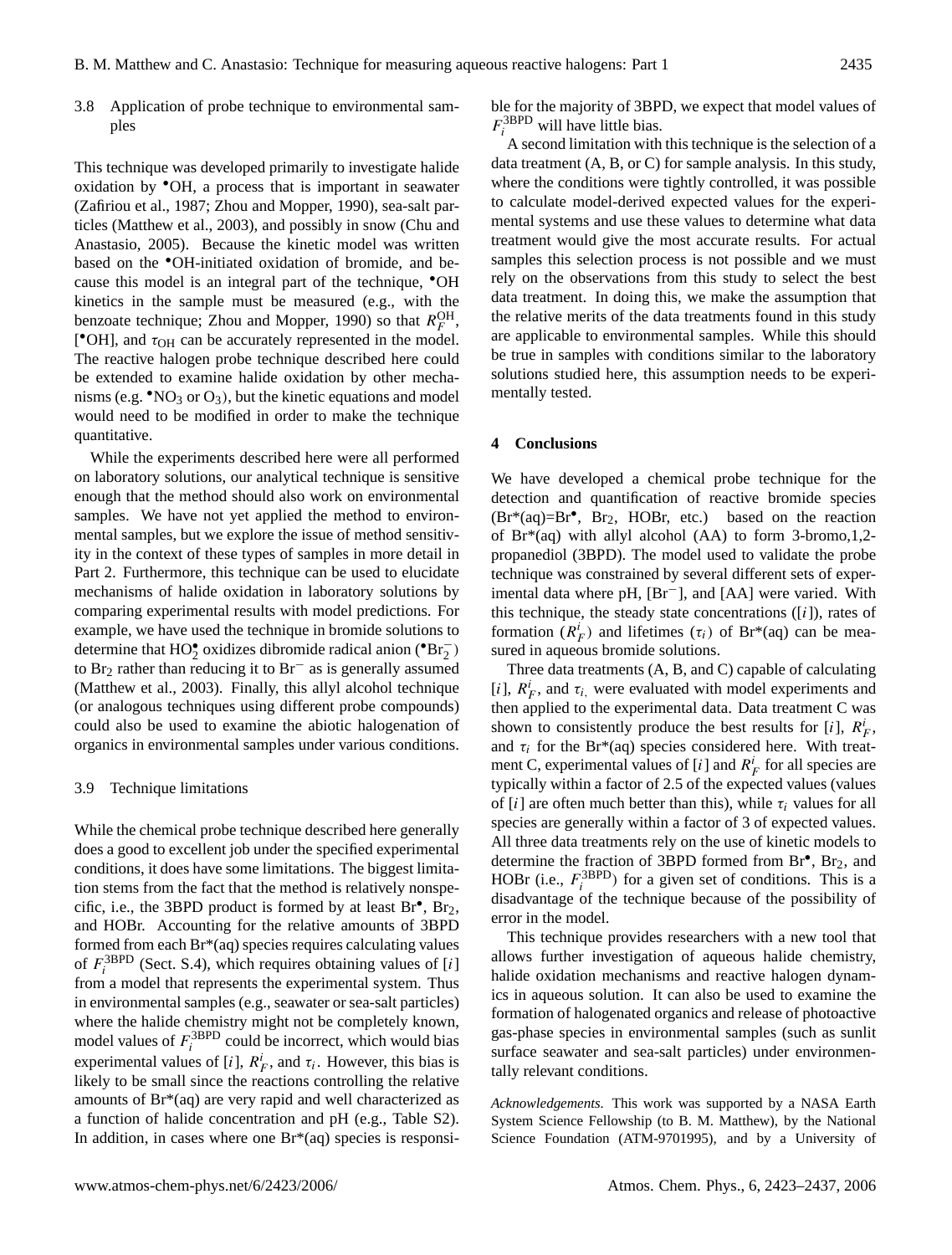California, Davis (UCD) Jastro Shields Fellowship. The authors thank A. Jordan, J. Chang, J. Smith, J. Olivarez, and I. George for their assistance.

Edited by: M. Ammann

# **References**

- Anastasio, C., Faust, B. C., and Allen, J. M.: Aqueous phase photochemical formation of hydrogen peroxide in authentic cloud waters, J. Geophys. Res., 99, 8231–8248, 1994.
- Anastasio, C. and Matthew, B. M.: A chemical probe technique for the determination of reactive halogen species in aqueous solution: Part 2 – Chloride solutions and mixed bromide/chloride solutions, Atmos. Chem. Phys., 6, 2439–2451, 2006, [http://www.atmos-chem-phys.net/6/2439/2006/.](http://www.atmos-chem-phys.net/6/2439/2006/)
- Anastasio, C. and McGregor, K. G.: Chemistry of fog waters in California's Central Valley: 1. In situ photoformation of hydroxyl radical and singlet molecular oxygen, Atmos. Environ., 35, 1079–1089, 2001.
- Arakaki, T., Anastasio, C., Shu, P. G., and Faust, B. C.: Aqueousphase photoproduction of hydrogen peroxide in authentic cloud waters – wavelength dependence, and the effects of filtration and freeze-thaw cycles, Atmos. Environ., 29, 1697–1703, 1995.
- Arakaki, T. and Faust, B. C.: Sources, sinks, and mechanisms of hydroxyl radical (OH) photoproduction and consumption in authentic acidic continental cloud waters from Whiteface Mountain, New York: The role of the Fe(r)  $(r=II,III)$  photochemical cycle, J. Geophys. Res., 103, 3487–3504, 1998.
- Barrie, L. A., Bottenheim, J., Schnell, R. C., Crutzen, P. J., and Rasmussen, R. A.: Ozone destruction and photochemical reactions at polar sunrise in the lower Arctic atmosphere, Nature, 334, 138–141, 1988.
- Bottenheim, J., Fuentes, J. D., Tarasick, D. W., and Anlauf, K. G.: Ozone in the Arctic lower troposphere during winter and spring 2000 (ALERT2000), Atmos. Environ., 36, 2535–2544, 2002.
- Braun, W., Herron, J. T., and Kahaner, D. K.: Acuchem: A computer program for modeling complex chemical reaction systems, Int. J. Chem. Kin., 20, 51–62, 1988.
- Chu, L. and Anastasio, C.: Formation of hydroxyl radical from the photolysis of frozen hydrogen peroxide, J. Phys. Chem. A, 109, 6264–6271, 2005.
- Ebinghaus, R., Kock, H. H., Temme, C., Einax, J. W., Lowe, A. G., Richter, A., Burrows, J. P., and Schroeder, W. H.: Antarctic springtime depletion of atmospheric mercury, Environ. Sci. Technol., 36, 1238–1244, 2002.
- Faust, B. C. and Allen, J. M.: Aqueous-phase photochemical formation of hydroxyl radical in authentic cloudwaters and fogwaters, Environ. Sci. Technol., 27, 1221–1224, 1993.
- Foster, K. L., Plastridge, R. A., Bottenheim, J. W., Shepson, P. B., Finlayson-Pitts, B. J., and Spicer, C. W.: The role of Br<sub>2</sub> and BrCl in surface ozone destruction at polar sunrise, Science, 291, 471–474, 2001.
- Galbally, I. E., Bentley, S. T., and Meyer, C. P.: Mid-latitude marine boundary-layer ozone destruction at visible sunrise observed at Cape Grim, Tasmania, 41 degrees south, Geophys. Res. Lett., 27, 3841–3844, 2000.
- Gratzel, M. and Halmann, M.: Photosensitized oxidation of bromide in Dead Sea water, Mar. Chem., 29, 169–182, 1990.
- Hebestreit, K., Stutz, J., Rosen, D., Matveiv, V., Peleg, M., Luria, M., and Platt, U.: DOAS measurements of tropospheric bromine oxide in mid-latitudes, Science, 283, 55–57, 1999.
- Jobson, B. T., Niki, H., Yokouchi, Y., Bottenheim, J., Hopper, F., and Leaitch, R.: Measurements of  $C_2-C_6$  hydrocarbons during the Polar Sunrise 1992 Experiment: Evidence for Cl atom and Br atom chemistry, J. Geophys. Res., 99, 25 355–25 368, 1994.
- Keene, W. C. and Savoie, D. L.: Correction to "The pH of deliquesced sea-salt aerosol in polluted marine air" (vol. 26, p. 1315, 1999), Geophys. Res. Lett., 26, 1315–1316, 1999.
- Lindberg, S. E., Brooks, S., Lin, C. J., Scott, K. J., Landis, M. S., Stevens, R. K., Goodsite, M., and Richter, A.: Dynamic oxidation of gaseous mercury in the Arctic troposphere at polar sunrise, Environ. Sci. Technol., 36, 1245–1256, 2002.
- March, J.: Advanced Organic Chemistry: Reactions, Mechanisms, and Structure, Wiley, New York, 1992.
- Matthew, B. M. and Anastasio, C.: Determination of halogenated mono-alcohols and diols in water by gas chromatography with electron-capture detection, J. Chromatogr. A, 866, 65–77, 2000.
- Matthew, B. M., George, I., and Anastasio, C.: Hydroperoxyl radical (HO<sub>2</sub>) oxidizes dibromide radical anion (Br<sub>2</sub>-) to bromine  $(Br<sub>2</sub>)$  in aqueous solutions: Implications for the formation of Br<sub>2</sub> in the marine boundary layer, Geophys. Res. Lett., 30, 2297– 2301, 2003.
- McConnell, J. C., Henderson, G. S., Barrie, L., Bottenheim, J., Niki, H., Langford, C. H., and Templeton, E. M. J.: Photochemical bromine production implicated in Arctic boundary-layer ozone depletion, Nature, 355, 150–152, 1992.
- Michalowski, B., Francisco, J. S., Li, S., Barrie, L. A., Bottenheim, J. W., and Shepson, P. B.: A computer model study of multiphase chemistry in the Arctic boundary layer during polar sunrise, J. Geophys. Res., 105, 15 131–15 145, 2000.
- Miller, W. L. and Kester, D. R.: Hydrogen peroxide measurement in seawater by p-hydroxyphenylacetic acid dimerization, Anal. Chem., 60, 2711–2715, 1988.
- Moore, R. M. and Zafiriou, O. C.: Photochemical production of methyl-iodide in seawater, J. Geophys. Res.-Atmos., 99, 16 415– 16 420, 1994.
- Nagao, I., Matsumoto, K., and Tanaka, H.: Sunrise ozone destruction found in the sub-tropical marine boundary layer, Geophys. Res. Lett., 26, 3377–3380, 1999.
- Richter, A., Wittrock, F., Eisinger, M., and Burrows, J. P.: GOME observations of tropospheric BrO in northern hemispheric spring and summer 1997, Geophys. Res. Lett., 25, 2683–2686, 1998.
- Sander, R. and Crutzen, P. J.: Model study indicating halogen activation and ozone destruction in polluted air masses transported to the sea, J. Geophys. Res., 101, 9121–9138, 1996.
- Stutz, J., Ackermann, R., Fast, J. D., and Barrie, L. A.: Atmospheric reactive chlorine and bromine at the Great Salt Lake, Utah, Geophys. Res. Lett., 29, 181–184, 2002.
- Swanson, A. L., Blake, N. J., Dibb, J. E., Albert, M. R., Blake, D. R., and Rowland, F. S.: Photochemically induced production of  $CH_3Br$ ,  $CH_3I$ ,  $C_2H_5I$ , ethene, and propene within surface snow at Summit, Greenland, Atmos. Environ., 36, 2671–2682, 2002.
- Vogt, R., Sander, R., and Crutzen, P. J.: A mechanism for halogen release form sea-salt aerosol in the remote marine boundary layer, Nature, 383, 327–330, 1996.